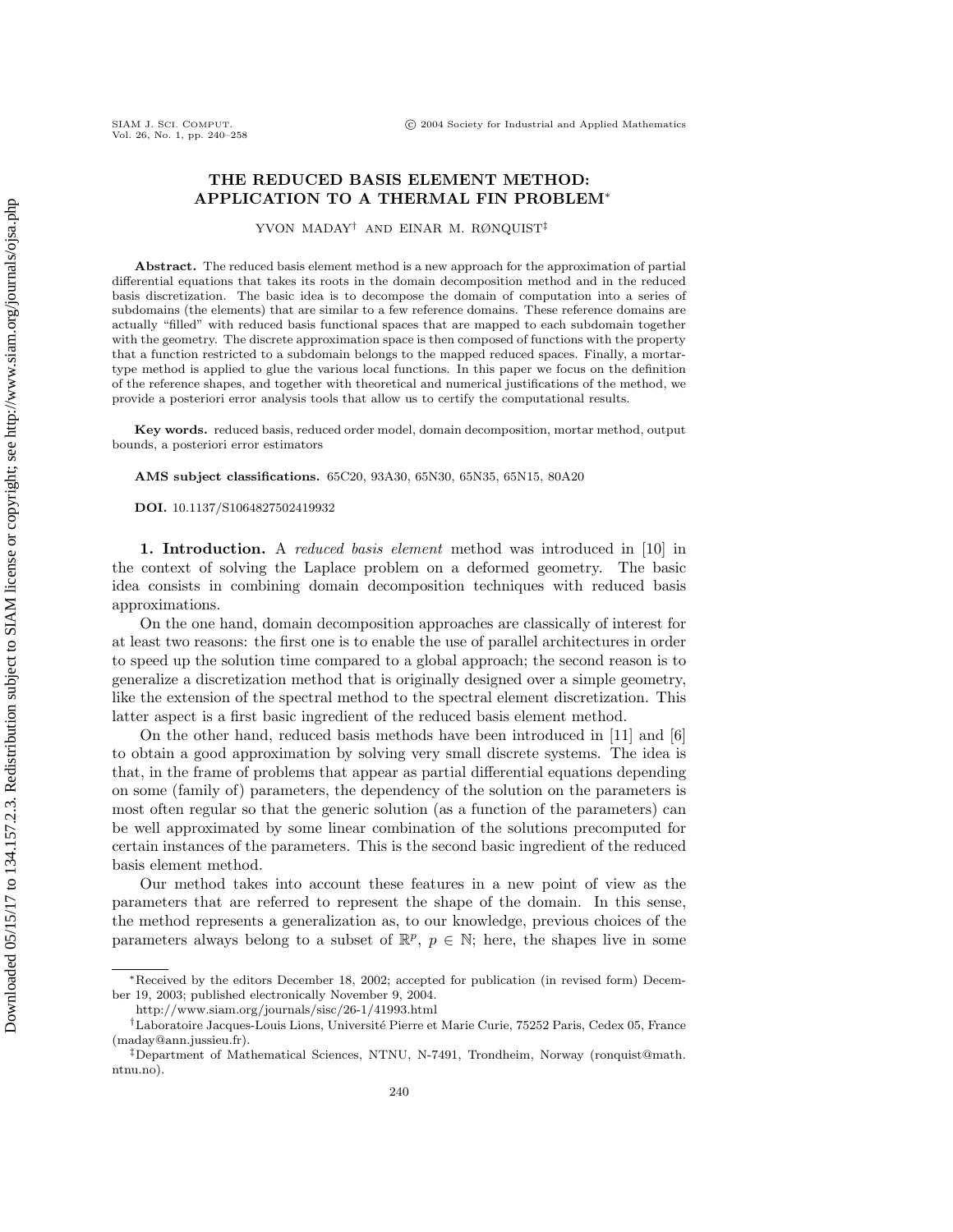infinite-dimensional space.

The introduction to our method is as follows. The computational domain of interest is first decomposed into several subdomains, each of them being the deformation of one or a few generic, reference building blocks. As a precomputation, the Laplace problem is solved over various deformations of each reference building block and stored, after mapping, on the associated reference building block; here, the spectral element method is used to precompute these solutions, but other standard discretizations can be used as well. The solution corresponding to an unknown, deformed geometry is then represented as a linear combination of the precomputed solutions mapped from the reference building block onto each particular subdomain of interest, and the matching between the different subdomains is ensured through the use of Lagrange multipliers. Very rapid convergence can be observed.

In this paper we extend the generality of the computation by introducing more complex reference building blocks. In addition, we introduce an a posteriori error estimator that can be advocated in order to certify the approximations of some output. These latter results extend to our context the general literature on bounds on outputs for which we refer to, e.g.,  $[7, 12, 13]$ .

## **2. Definition of the thermal fin problem.**

**2.1. Strong formulation.** The particular problem we study is the heat conduction in a thermal fin. This problem has previously been used as a test problem in the context of developing and computing output bounds for partial differential equations for other types of reduced basis approximations; see [7].

A typical three-stage thermal fin is depicted and described in Figure 1. A constant heat flux,  $q$ , is prescribed at the root of the fin and may represent the heat generated from an electronic device, say. The purpose of the fin is to effectively remove this heat. In general, we may have K such stages; in what follows we shall introduce our methodology on this particular geometry  $(K = 3)$  for the sake of clarity.

We assume that the fin can be assembled from a few different types of material,



Fig. 1. The geometry of the thermal fin problem. The fin consists of three stages, with the root of the fin at the bottom.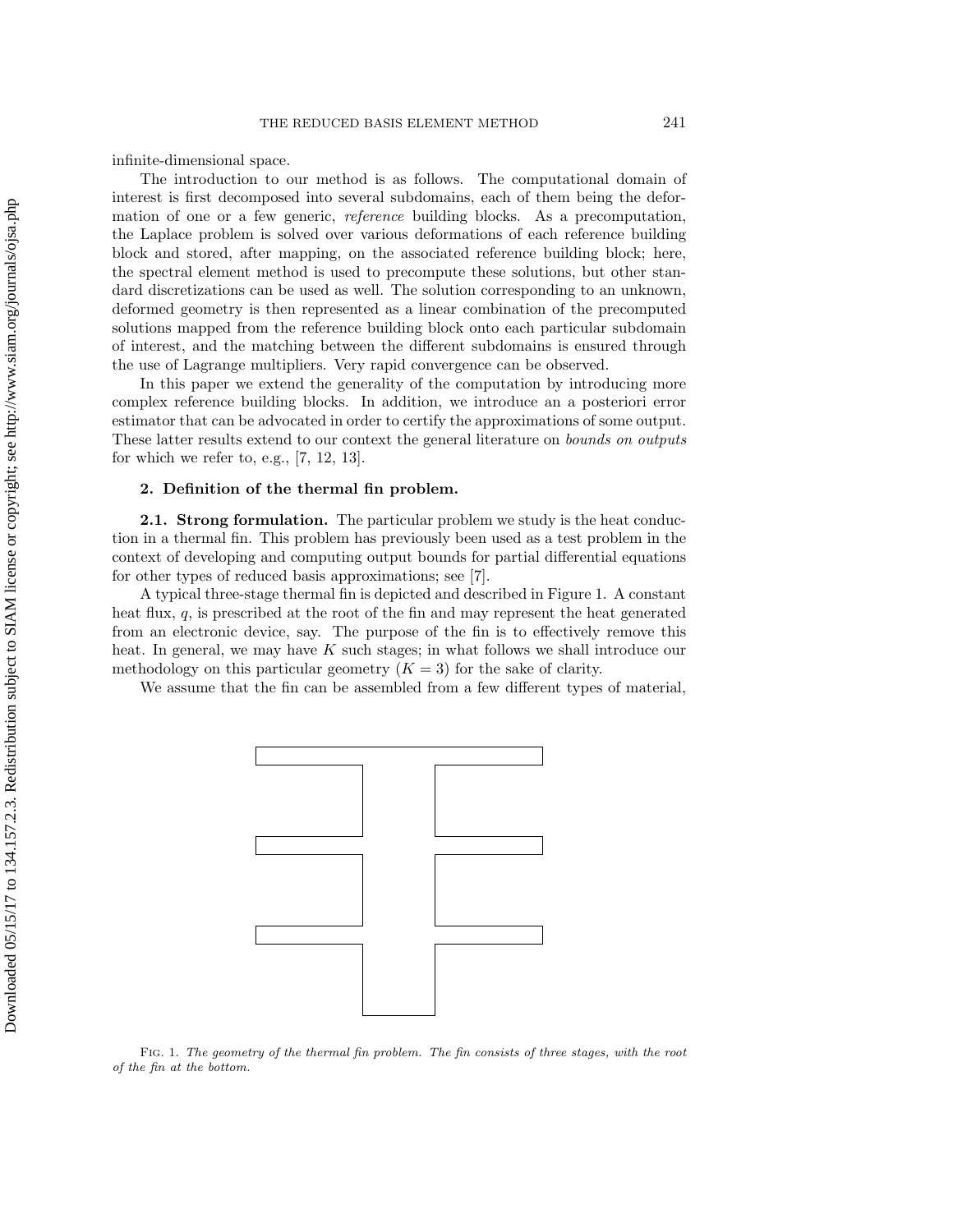each with a constant thermal conductivity. In general,  $\Omega_i^m$  will denote the part of the fin which is made from the same material  $m_i$  and which has an associated thermal conductivity  $k_i > 0$ . In particular, we denote the central piece of the fin as  $\Omega_0^m$  and the corresponding conductivity as  $k_0 > 0$ . The two subfins (left and right) associated with stage i are denoted as  $\Omega_i^m$  and are assumed to be made from the same material with conductivity  $k_i$ ; however, the conductivities may be different in the different stages  $i = 1, 2, 3$ .

We assume no heat generation within the thermal fin itself. The heat flux entering the fin at the fin root,  $\Gamma_{\text{root}}$ , will leave through the remaining surface of the fin. At steady state, the heat flux entering at the fin root must equal the total heat loss.

In order to model the heat loss from the fin surface, we prescribe the Robin boundary conditions

(2.1) 
$$
-k_i \frac{\partial u}{\partial n} = \text{Bi } u \quad \text{on} \quad \Gamma_i^m, \ i = 0, 1, 2, 3.
$$

Here,  $\Gamma_i^m$  denotes the external fin surface associated with  $\Omega_i^m$ , Bi is the Biot number  $(Bi > 0)$ , and u denotes the temperature. The Robin boundary condition models heat loss due to convection, and a high Biot number means a more effective heat removal for a given (normalized) surrounding temperature equal to zero.

The governing equation for the temperature  $u$  in the fin is the Laplace equation within each subregion  $\Omega_i^m$ ,  $i = 0, 1, 2, 3$ . More precisely,

(2.2) 
$$
k_i \nabla^2 u = 0
$$
 in  $\Omega_i^m$ ,  $i = 0, 1, 2, 3$ .

On the internal interface  $\Gamma_{0,i}^m$  between the central piece  $\Omega_0^m$  and the subfins  $\Omega_i^m$ ,  $i = 1, 2, 3$ , continuity of the temperature and the heat flux is required.

**2.2. Weak formulation.** The weak formulation of the thermal fin problem can be stated as follows: Find  $u \in H^1(\Omega)$  such that

(2.3) 
$$
a(u, v) = f(v) \qquad \forall v \in H^{1}(\Omega),
$$

where

(2.4) 
$$
a(u, v) = \sum_{i=0}^{3} k_i \int_{\Omega_i^m} \nabla u \cdot \nabla v \ dA + \text{Bi} \sum_{i=0}^{3} \int_{\Gamma_i^m} u v \ dS,
$$

(2.5) 
$$
f(v) = \int_{\Gamma_{\text{root}}} q v \ dS.
$$

We note that  $a(\cdot, \cdot)$  is a symmetric, positive definite bilinear form, and  $f(\cdot)$  is a linear form. It is standard to show that this problem has a unique solution  $u$ .

**2.3. Spectral element solution.** One straightforward way to solve the thermal fin problem  $(2.3)$ – $(2.5)$  is to apply a standard Galerkin-type method. For example, Figure 2 depicts a spectral element discretization comprising  $K = 12$  spectral elements or subdomains  $\Omega_k^e, k = 1, \ldots, \mathcal{K}$ ; the center piece of the fin  $\Omega_0^m$  consists of six spectral elements (two elements per stage of the fin), while each subfin consists of a single spectral element. The solution within each spectral element is approximated as a polynomial of degree  $\mathcal{N} = 20$  in each spatial direction.

In terms of domain decomposition, we remark that

(2.6) 
$$
\overline{\Omega} = \bigcup_{i=0}^{K} \overline{\Omega}_{i}^{m} = \bigcup_{k=1}^{K} \overline{\Omega}_{k}^{e},
$$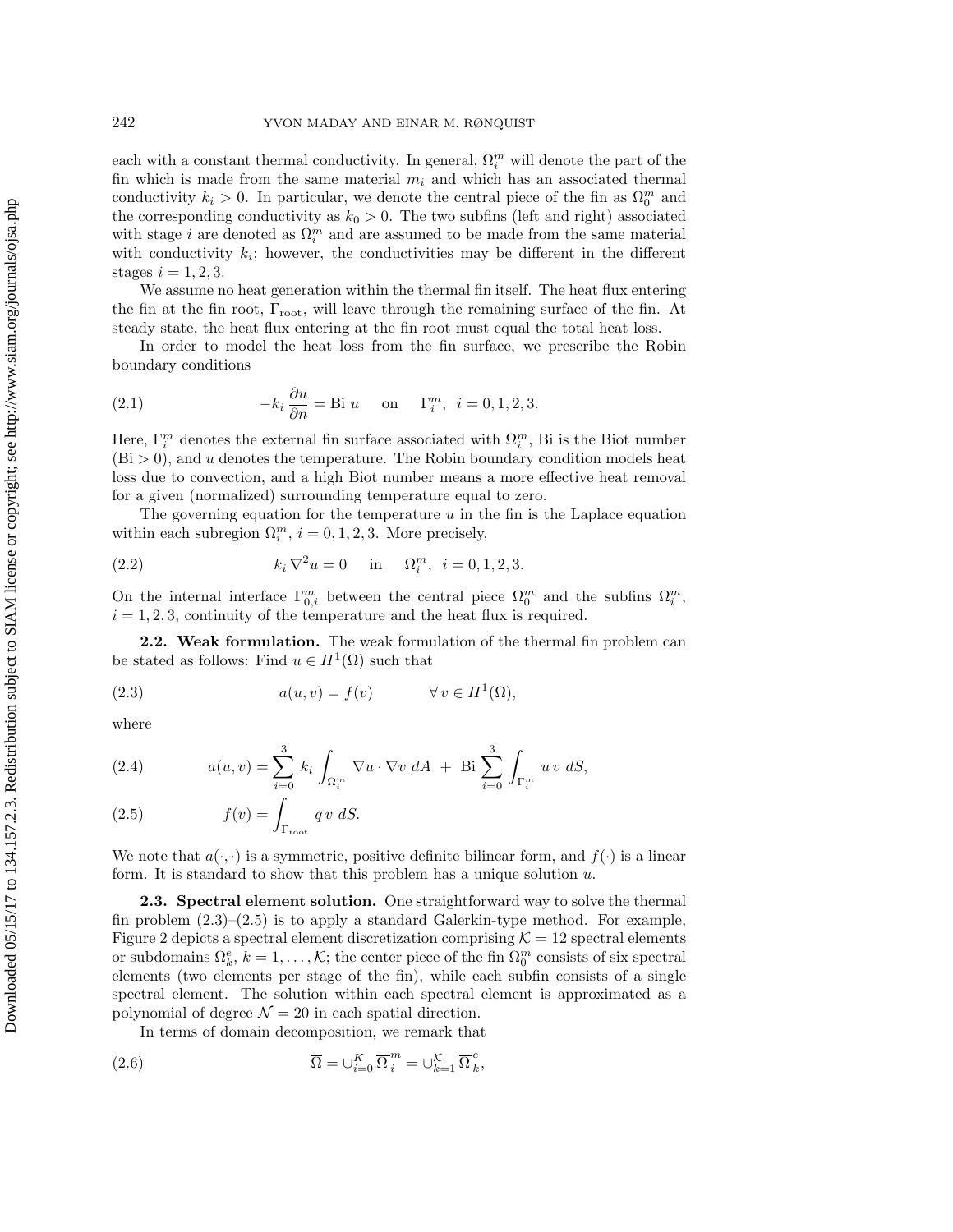

Fig. 2. Spectral element grid associated with the thermal fin problem. The three-stage fin is decomposed into  $K = 12$  elements, each of order  $\mathcal{N} = 20$ .

where superscript  $m$  is associated with a decomposition into different *materials*, while superscript  $e$  is associated with a decomposition into different *elements*.

Next, we define the finite-dimensional subspace  $\mathcal{X}^{\mathcal{N}}$  of  $H^{1}(\Omega)$  consisting of all functions which are polynomials of degree  $\mathcal N$  over each spectral element  $\Omega_k^e$ ,  $k =$  $1,\ldots,\mathcal{K}$ , and which are continuous across internal boundaries between adjacent elements. Mathematically, we can express  $\mathcal{X}^{\mathcal{N}}$  as

(2.7) 
$$
\mathcal{X}^{\mathcal{N}} = \{ v \in H^{1}(\Omega), v_{|\Omega_{k}^{e}} \in \mathbb{P}_{\mathcal{N}}(\Omega_{k}^{e}), k = 1, ..., \mathcal{K} \}.
$$

The spectral element formulation for the thermal fin problem can then be stated as follows: Find  $u^{\mathcal{N}} \in \mathcal{X}^{\mathcal{N}}$  such that

(2.8) 
$$
a^{\mathcal{N}}(u^{\mathcal{N}}, v) = f^{\mathcal{N}}(v) \qquad \forall v \in \mathcal{X}^{\mathcal{N}},
$$

where  $a^{\mathcal{N}}$  and  $f^{\mathcal{N}}$  in (2.8) denote evaluation of the integrals appearing in the bilinear and linear forms in  $(2.4)$ – $(2.5)$  by Gauss–Lobatto quadrature; see [8]. The method is thus a conforming method. It is well known that the following error estimate holds: for any s such that  $u_{\Omega_k^e} \in H^s(\Omega_k^e)$ ,

$$
||u - u^{\mathcal{N}}||_{H^1(\Omega)} \ \leq \ c \, N^{1-s} \, \sum_{k=1}^{\mathcal{K}} ||u_{|\Omega_k^e}||_{H^s(\Omega_k^e)} \, .
$$

For the discretization shown in Figure 2, the total number of degrees-of-freedom is approximately  $\mathcal{K} \times \mathcal{N}^2 = 4800$ . Figure 3 shows the corresponding spectral element solution  $u^{\mathcal{N}}$  in terms of temperature contours. The choice of parameters for this particular thermal fin problem is  $k_0 = 1.0, k_1 = 0.4, k_2 = 0.6, k_3 = 0.8, q = 1$ , and  $Bi = 0.1$ . This computation will serve as the reference in what follows as spectral element approximations with degree 20 can be assumed to be largely accurate enough for most applications.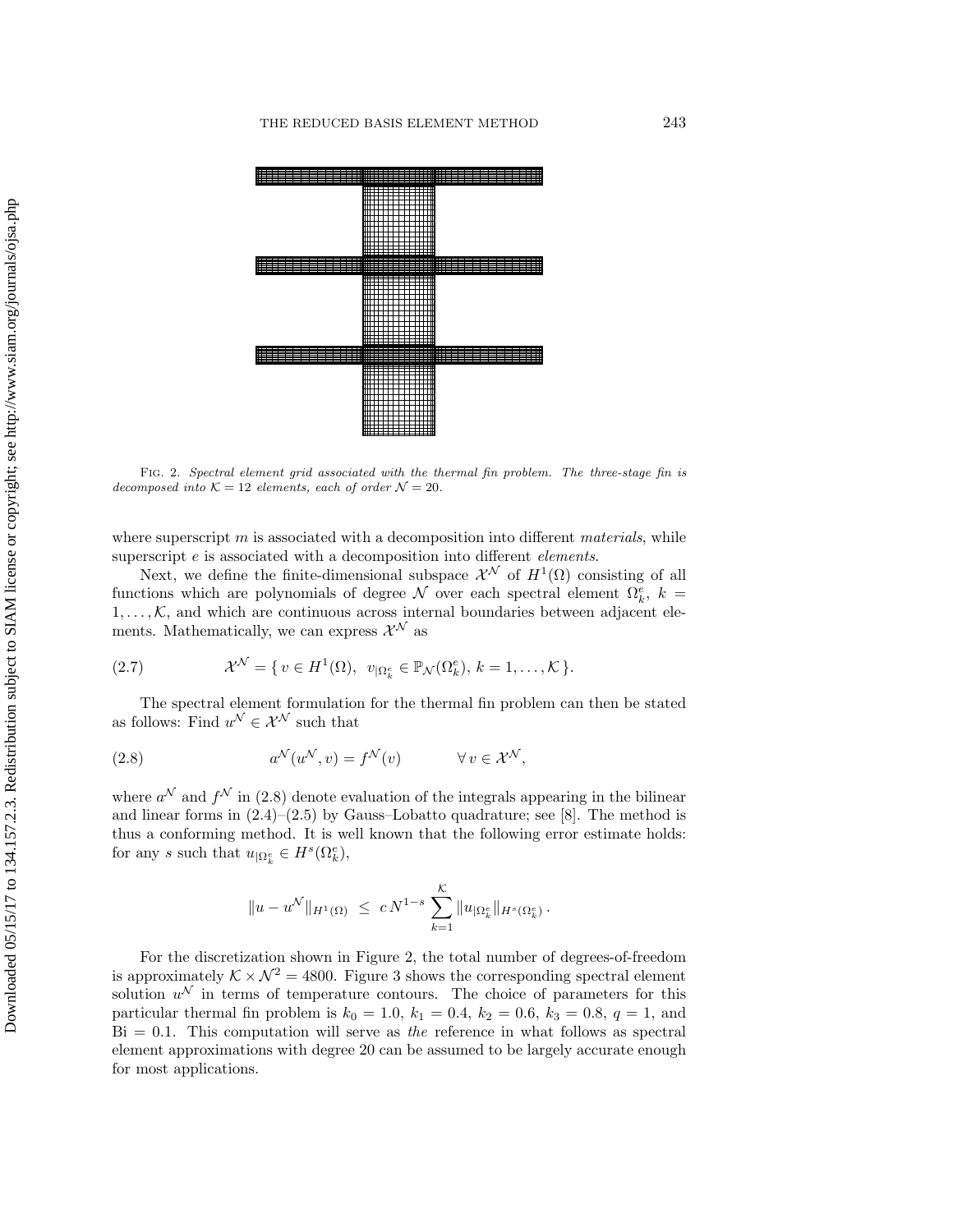

Fig. 3. Temperature contours corresponding to the spectral element solution. Note that this steady state solution is symmetric.

**3. Reduced basis element method: Basic features.** We observe that the global solution to the thermal fin problem is characterized by a certain amount of "repetitiveness" of the local solution behavior. The temperature drop through the central piece of the fin, as well as through the individual subfins, exhibits some degree of similarity: each individual spectral element of the fin is made of a material with a constant thermal conductivity; the governing equation within each individual spectral element is the Laplace equation; the "boundary conditions" along the surface of each individual element consist of one side with an incoming thermal heat flux, while the heat is leaving through the remaining sides.

The idea behind using the reduced basis element method for this problem is threefold: (i) to decompose the geometry  $\Omega$  into elementary bricks that resemble a fixed reference shape  $\Omega$ ; (ii) to express the approximate numerical solution within each particular brick as a linear combination of precomputed solutions for similar parts; (iii) to glue together the solutions on the individual parts by using Lagrange multipliers. Let us now proceed with more details.

**3.1. A first choice of reduced basis elements.** The natural choice of elementary bricks consists of a decomposition into rectangles  $\Omega_k$ . The objective is to construct a (small) set of basis functions which can be used to approximate the solution over a reference domain (here,  $\Omega = (-1, 1)^2$ ) with a constant thermal conductivity. The idea is then to reuse this basis set over each part of the thermal fin (here, in each spectral element), and to glue together the individual solutions to form a global solution for the entire fin.

In order to precompute the basis functions, we compute the temperature solution corresponding to one or more smaller fin problems, in particular, fin problems with only a single stage. Specifically, we compute the spectral element solution in a geometry depicted in Figure 4. The domain is discretized into four rectangular spectral elements. The central part of the fin is comprised of the two elements in the middle, and the associated thermal conductivity is  $k_0$  in both elements. The subfin to the left has a thermal conductivity  $k_{\text{left}}$ , while the subfin to the right has a thermal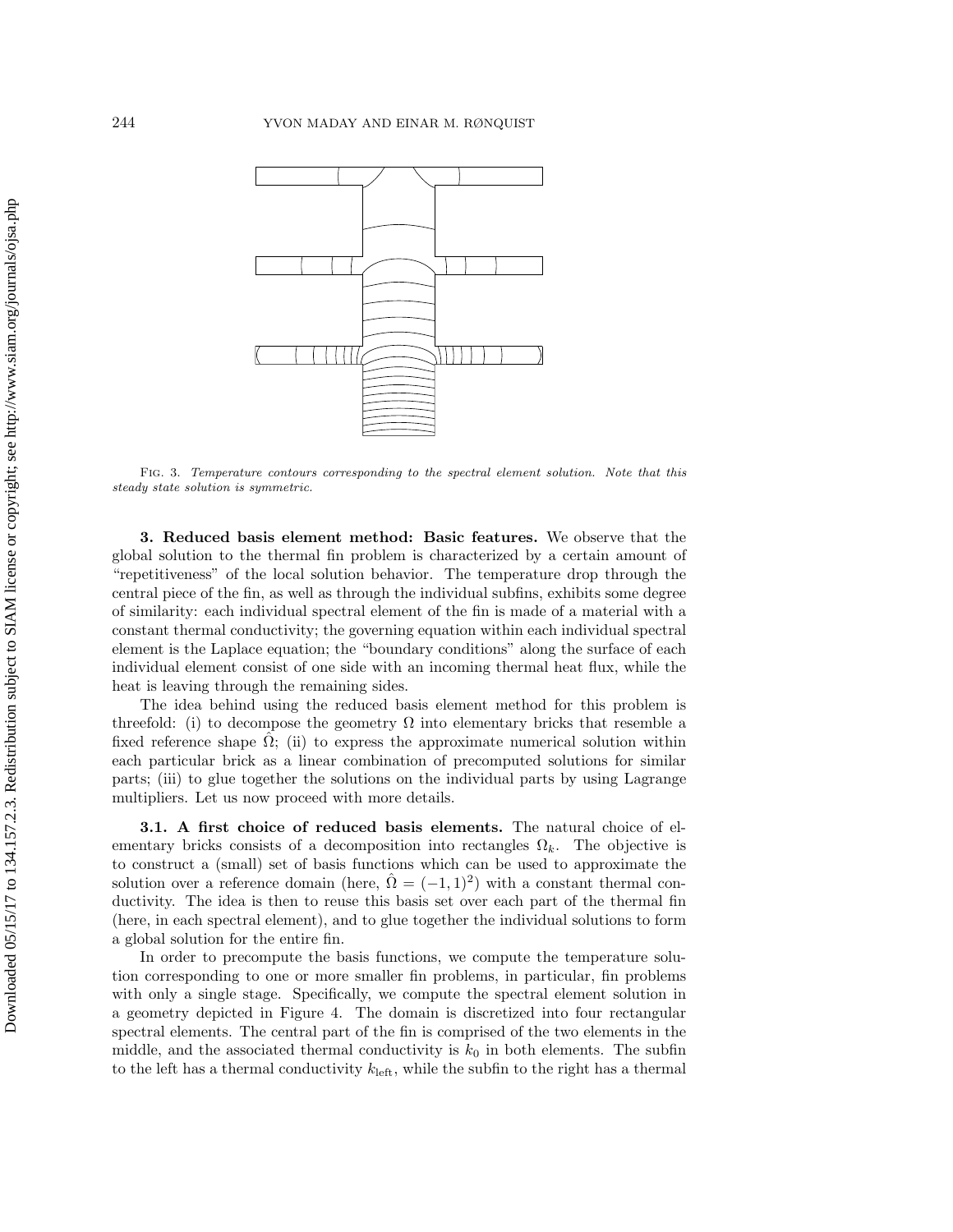

Fig. 4. The geometry of the (small) thermal fin problem used in order to construct a first choice of reduced basis functions.

TABLE 1 Choice of parameters.

| Snapshot       | $k_0$   | $k_{\mathrm{left}}$ | $k_{\rm right}$ | Bi      |
|----------------|---------|---------------------|-----------------|---------|
|                | 1.0     | 0.4                 | 0.8             | 0.1     |
| $\overline{2}$ | 1.0     | 0.4                 | 0.8             | 0.2     |
| 3              | $1.0\,$ | 0.2                 | $1.0\,$         | $0.1\,$ |

conductivity  $k_{\text{right}}$ . Note that the left and right subfins are shorter and thicker than the subfins on the three-stage thermal fin we are actually interested in. Also note that, while the real subfins have the same conductivity at each stage, the subfins in the sample problems are different ( $k_{\text{left}} \neq k_{\text{right}}$ ). The boundary conditions are similar to the three-stage fin: a specified heat flux  $q$  at the root of the fin (the bottom surface) and Robin boundary conditions along the remaining external surface.

We solve three instantiations (or snapshots) of this smaller fin problem. The associated choice of parameters is shown in Table 1. Note that all the precomputed solutions are asymmetric, while the solution for the three-stage fin is symmetric with respect to the vertical center line; see Figure 3.

The reduced basis is now constructed as follows: for each snapshot, the spectral element solution restricted to each of the four spectral elements (or subdomains) is defined as an element in the reduced basis. In this way, a single snapshot generates four basis functions. These basis functions are represented on the reference domain  $\Omega$  ( $\equiv (-1,1)^2$ ) and will be denoted as  $w_i$ ,  $i = 1, 2, 3, 4$ . All the basis functions  $w_i$  are oriented in such a way that the heat flux into the reference domain corresponds to the same surface for all the basis functions. For example, if  $(\xi, \eta)$  represents a point in the reference domain, the surface  $\eta = -1$  may correspond to the surface where the normal derivative of the solution is negative (i.e., the heat flux is directed into the domain). Note that here we take into account some natural facts about the physics of the phenomenon. This allows us to further reduce the size of the reduced basis set.

In order to minimize potential directional effects, we enrich the basis by reflecting each basis function  $w_i$  around the line  $\xi = 0$  on the reference domain; this approach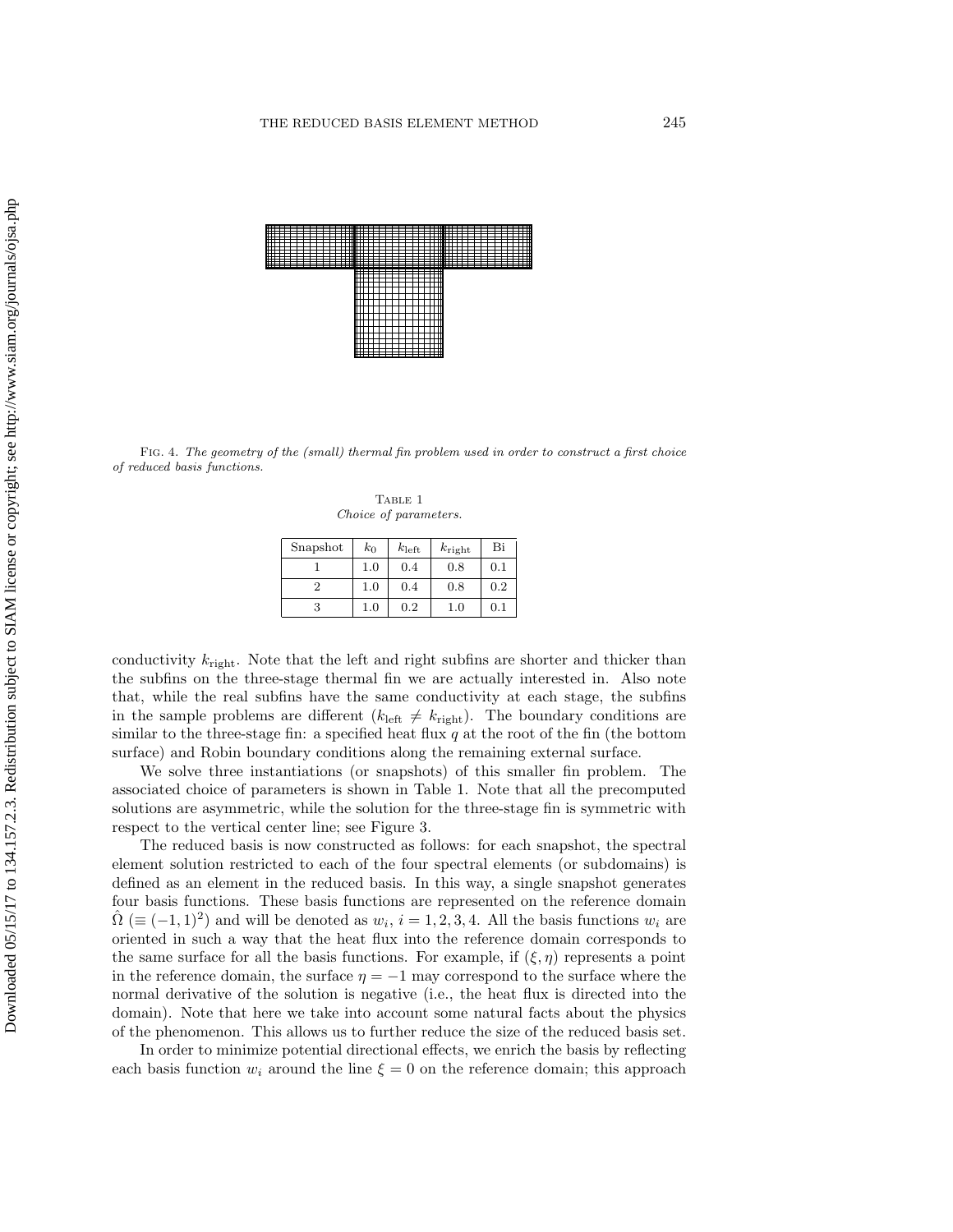will thus generate a total of  $4 \times 2 = 8$  individual basis functions  $\{w_i\}_{i=1}^8$  for each snapshot. With two snapshots, we generate 16 basis functions, and with three snapshots, we generate 24 basis functions. This compares to the original  $20^2 = 400$  basis functions used within a single element. In other words, we approximate the temperature within a single element using very few basis functions. However, we repeat that each of the reduced basis functions is represented using the "conventional" spectral element basis. The key point is that the reduced basis is more "tailored" toward the particular type of application that we are interested in. The number of stages in the fin and the types of material associated with the individual parts may vary from case to case, but the solution within a particular part can hopefully be described by a few representative basis functions.

At this point, one additional comment is in order. The previous discussion has tacitly assumed that all the precomputed basis functions are linearly independent (as elements of  $L^2(\hat{\Omega})$ ). The asymmetric sample solutions shown earlier will ensure that this is not obviously false. However, the basis functions may be close to being linearly dependent, leading to lack of stability with respect to round-off errors. This is particularly noticeable if we include three snapshots instead of two. In order to make sure that the basis functions are, in fact, far from being linearly dependent, we perform a modified Gram–Schmidt orthogonalization of all the basis functions with respect to the inner product associated with the usual energy norm.

**3.2. Reduced basis solution with two snapshots.** We consider first a reduced basis constructed from snapshots 1 and 2. Armed with a precomputed set comprising  $M = 16$  basis functions  $\{w_i\}_{i=1}^{16}$ , which are all represented on the reference domain  $\hat{\Omega}$ , we are in a position to define a reduced basis element formulation of the three-stage fin problem. The 16 reduced basis functions are mapped from the reference domain  $\hat{\Omega}$  to each of the  $\mathcal{K} = 12$  spectral elements  $\Omega_k^e$ ,  $k = 1, \ldots, \mathcal{K}$ , in the fin; we denote the corresponding mappings  $\Phi_k$ ,  $k = 1, \ldots, \mathcal{K}$ . Note that these mappings should be chosen so that the image of the surface  $\eta = -1$  through  $\Phi_k$  corresponds to the surface where the energy enters the subdomain  $\Phi_k(\hat{\Omega})$ . Note also that all the mappings are chosen with positive Jacobian determinant.

Next, we introduce the (first) finite-dimensional space

(3.1) 
$$
Y_M^1 = \{ v \in L^2(\Omega), \quad v_{|\Omega_k} \circ \Phi_k \in \text{Span}\{w_i\}_{i=1}^M \}.
$$

In order to propose an admissible discrete space for  $H^1(\Omega)$ , we have to glue together the values of elements of  $Y_M^1$  through each interface  $\Gamma_{k,\ell}^e$  between two adjacent spectral elements  $\Omega_k^e$  and  $\Omega_\ell^e$ . As is often the case, the exact coincidence of the traces of the discrete functions is generally too stringent; thus, the gluing process is done in a dual way through Lagrange multipliers. We denote by  $W_{k,\ell}$  a set of functions over each interface  $\Gamma_{k,\ell}^e$ , and we define

(3.2) 
$$
X_M^1 = \left\{ v \in Y_M^1, \quad \forall k, \ell, \quad \forall \psi \in W_{k,\ell}, \int_{\Gamma_{k,\ell}^e} (v^+ - v^-) \psi \, ds = 0 \right\},
$$

where, for a given v in  $Y_M^1$  and any interface  $\Gamma^e_{k,\ell}$ ,  $v_{\Gamma^e_{k,\ell}}^+(=v^+)$  and  $v_{\Gamma^e_{k,\ell}}^-(=v^-)$  stand for the two values that v takes on each side of  $\Gamma^e_{k,\ell}$ . For later use, we denote by  $[v]$ the jump  $[v] = v^+ - v^-$ .

Of course, the approximation space is generally not a subspace of  $H^1(\Omega)$  and the method is nonconforming. The definition of the Lagrange multiplier space  $W_{k,\ell}$  has to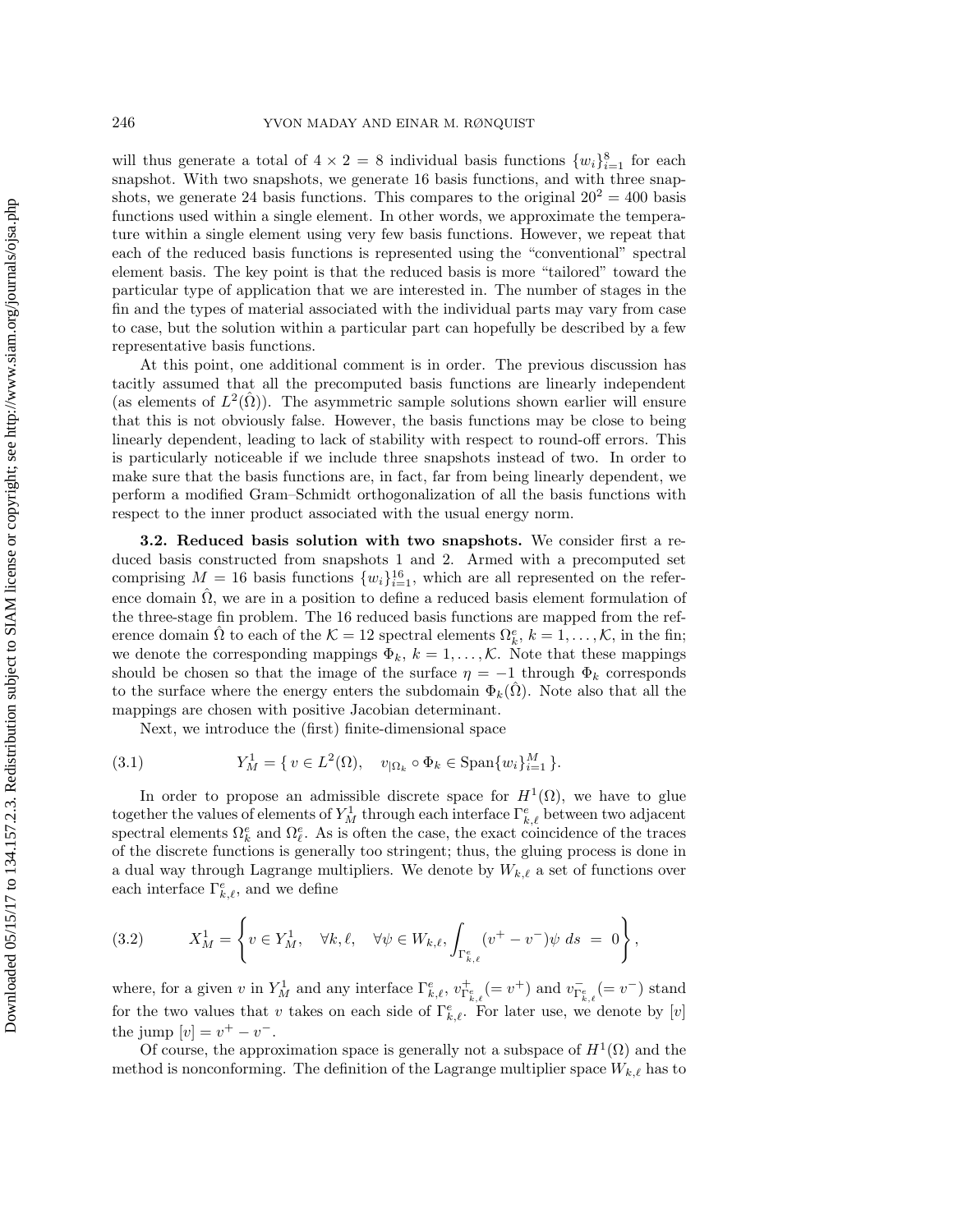be done in a proper way and can also be defined through a mapping from a reference space of test functions over the reference interval  $[-1, 1]$ .

The discrete problem based on a reduced basis element method can now be defined as follows: Find  $u_M^1 \in X_M^1$  such that

(3.3) 
$$
a^{\mathcal{N}}(u_M^1, v) = f^{\mathcal{N}}(v) \qquad \forall v \in X_M^1,
$$

where  $a^{\mathcal{N}}$  and  $f^{\mathcal{N}}$  denote the same bilinear and linear forms as in (2.8). Again, it is an easy matter to check that this problem is well posed.

We thus see that the best linear combination of the precomputed basis functions  $\{w_i\}$ , mapped to each spectral element, is found via a Galerkin procedure. For the spectral element including the root of the fin, the prescribed flux boundary condition is satisfied in a weak sense through the linear form  $f(.)$ . Along the remaining boundary, the Robin boundary conditions are taken care of through the definition of the bilinear form  $a(\cdot, \cdot)$ . Finally, along all the internal boundaries between adjacent spectral elements, the jump in the solution is assumed to be orthogonal to all elements belonging to a predefined Lagrange multiplier space in the spirit of the mortar element method [5, 1].

The standard tool for analyzing such a nonconforming discretization method is the Berger–Scott–Strang lemma [2] that with our notation yields

$$
(3.4) \t\t ||u - u_M^1||_* \leq c \left( \inf_{v_M \in X_M^1} ||u - v_M||_* + \sup_{w_M \in X_M^1} \frac{\sum_{k,\ell} \int_{\Gamma_{k,\ell}^e} \frac{\partial u}{\partial n} [w_M]}{||w_M||_*} \right),
$$

where the norm  $\|.\|_*$  (resp., the seminorm  $|.\|_*$ ) is known as the "broken norm" (resp., the "broken seminorm") and is defined by

$$
\forall v \in Y_M^1, \quad ||v||_*^2 = \sum_{k=1}^{\mathcal{K}} ||v_{|\Omega_k^e}||_{H^1(\Omega_k^e)}^2, \quad \left(\text{resp., } |v|_*^2 = \sum_{k=1}^{\mathcal{K}} |v_{|\Omega_k^e}||_{H^1(\Omega_k^e)}^2\right).
$$

The first term in the error bound (3.4) is known as the best fit error contribution, while the second term is known as the consistency error contribution and is the consequence of the nonconformity of the method. The objective is to have these two contributions small and of the same order.

In summary, with  $M = 16$  basis functions  $\{w_i\}$  and a Lagrange multiplier space  $W_{k,\ell} = \mathbb{P}_2(\Gamma^e_{k,\ell})$  over each  $\Gamma^e_{k,\ell}$ , this procedure gives rise to a system of algebraic equations of size 225; the structure of this system is depicted in Figure 5. The system is solved using standard Gaussian elimination. The maximum pointwise error is 0.038, approximately 2%.

In the example just mentioned, we defined our Lagrange multiplier space as  $W_{k,\ell} = \mathbb{P}_2(\Gamma^e_{k,\ell}),$  i.e., consisting of low order polynomials of maximum degree equal to 2. In the table below, we compare the maximum pointwise error for the same case, but with  $W_{k,\ell} = \mathbb{P}_n(\Gamma^e_{k,\ell}),$  and with  $n = 1, 2, ..., 10$ . We notice that a fairly broad minimum is reached for values of n in the range 2–5. As expected, increasing n too much gives too stringent continuity requirements, and a resulting error increase is observed.

It could also be interesting to define the Lagrange multiplier space in a different fashion, taking more into account the singular behavior near the sharp corners of the fin. To this end, we consider the first snapshot in Table 1 which we denote as  $u_1$ .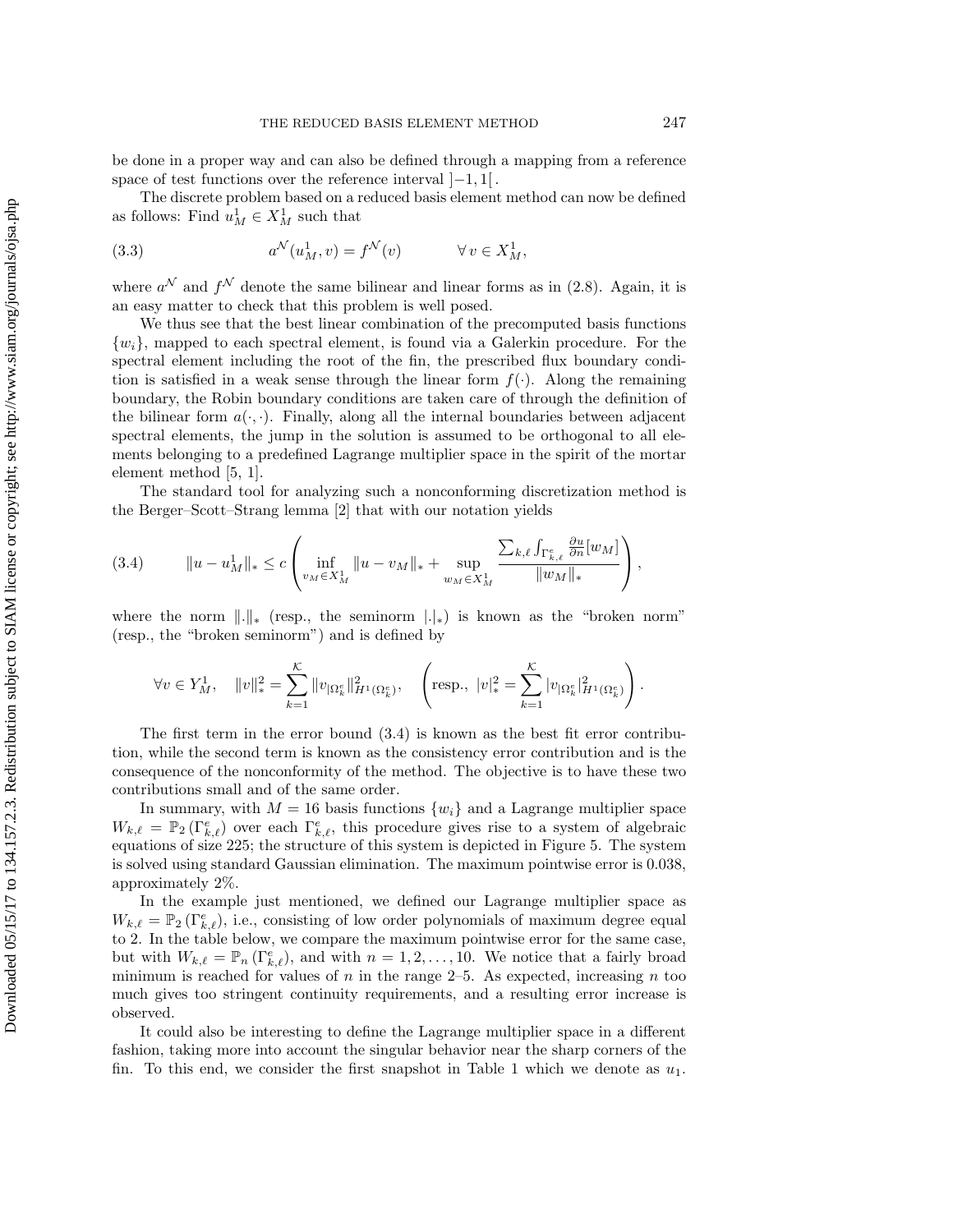

Fig. 5. The matrix structure associated with computing the reduced basis coefficients for the three-stage thermal fin problem.

| TABLE 2             |                                                                           |  |  |  |  |
|---------------------|---------------------------------------------------------------------------|--|--|--|--|
|                     |                                                                           |  |  |  |  |
| $L^{\infty}$ -error | $\vert 0.057 \vert 0.038 \vert 0.034 \vert 0.034 \vert 0.042 \vert 0.082$ |  |  |  |  |

In particular, we consider the normal derivative of  $u_1$  along the two internal vertical interfaces which we simply denote as  $\Gamma_{\text{left}}$  and  $\Gamma_{\text{right}}$ . We then define the Lagrange multiplier space as

(3.5) 
$$
\forall k, \ell, \qquad W_{k,\ell} = \text{span}\left\{\frac{\partial u_1}{\partial x}_{|\Gamma_{\text{left}}}, \frac{\partial u_1}{\partial x}_{|\Gamma_{\text{right}}}, \text{ reflections}\right\}.
$$

Here, "reflections" means that we also include the reflected (or symmetric) versions of the two precomputed traces in  $W_{k,\ell}$ . Note that  $W_{k,\ell}$  now consists of functions which are polynomials of degree  $\mathcal{N} = 20$ ; i.e., the functions are of high polynomial degree. However, the dimension of  $W_{k,\ell}$  defined in (3.5) is equal to 4, which can be compared with the dimension of  $W_{k,\ell}$  when we instead use low order polynomials with  $n = 3$ . As in the first test, we use 16 basis functions inside each element. The maximum pointwise error is now 0.028, which should be compared to the earlier value of 0.034 reported in Table 2.

Note that we could also define the Lagrange multiplier space in many other ways, for example, by using other snapshots than the first one, or including the y-derivative of the sample solutions along internal horizontal interfaces. We have also experimented with this; however, the result shown in Table 2 seems to be typical. This may indicate that the governing error in (3.4) is then the best fit error and not the consistency error any more. This is confirmed by other numerical experiments that we have run that consist of defining the Lagrange multiplier space based on traces of the normal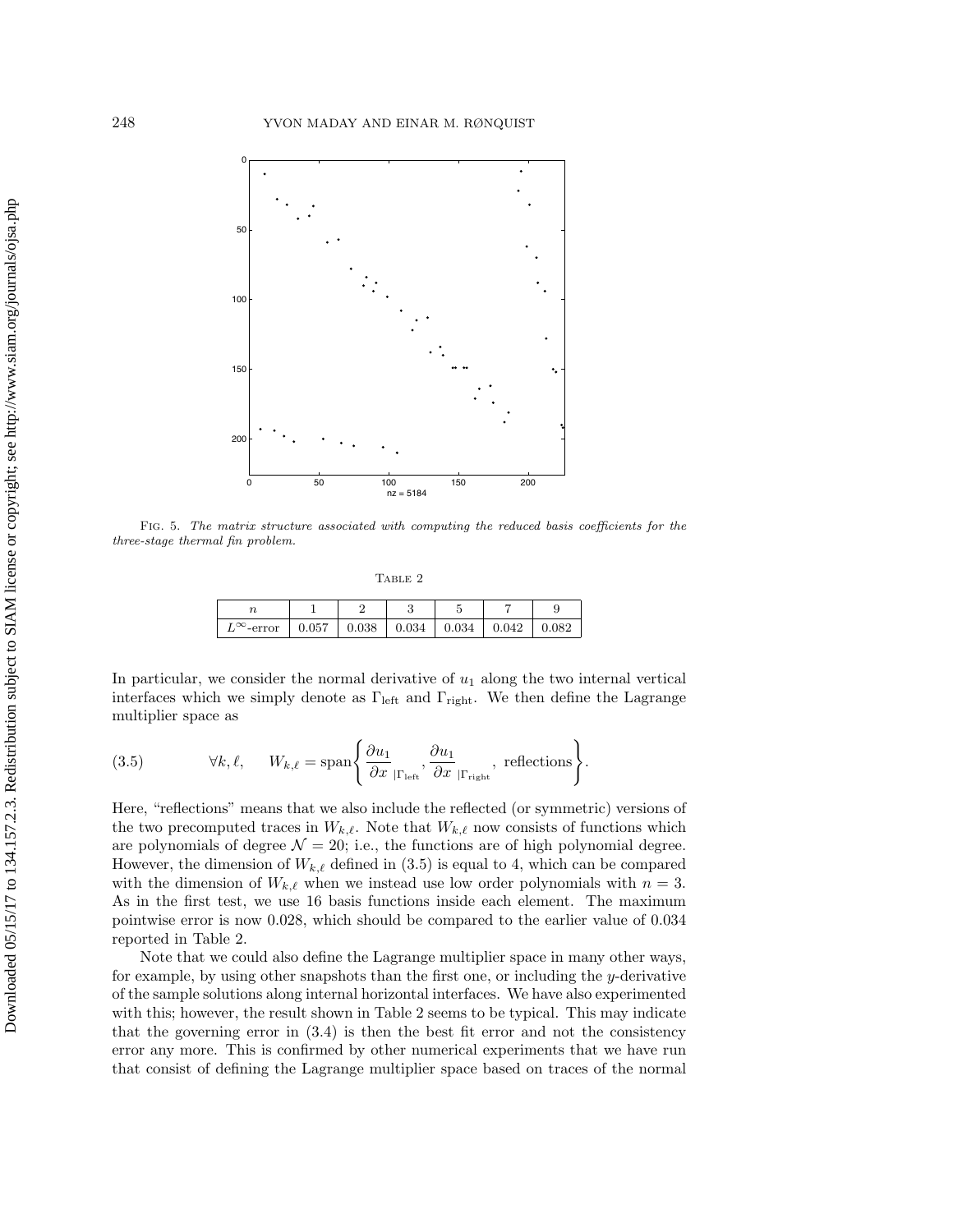derivative of the reference solution  $u^{\mathcal{N}}$  so that the consistency error is zero; even then, the error is not improved.

**3.3. Reduced basis solution with three snapshots.** As a final test case, we now enrich the basis by also including snapshot number 3; see Table 2. The total number of basis functions within each element is therefore  $M = 24$  (including reflections). In reference to the end of the previous subsection, this will allow us to diminish the best fit error. As mentioned earlier, we perform a modified Gram– Schmidt orthogonalization of the precomputed basis functions in order to improve the stability properties of the resulting system of algebraic equations; without orthogonalization, we experienced stability problems. The maximum pointwise error with  $W_{k,\ell} = \mathbb{P}_3(\Gamma_{k,\ell}^e)$  is now 0.016, which means a reduction by a factor of 2 compared to the case with two snapshots (see Table 2).

**3.4. Some comments and comparison with standard approximations.** At this point, a natural question to ask is how the accuracy and cost of using a reduced basis element method compares with a standard approximation consisting of simply using a low order polynomial approximation inside each spectral element. We will comment on this question now.

Consider the case where we use a standard, conforming spectral element discretization for the three-stage fin problem. As before, each stage consists of four spectral elements; however, the polynomial degree is now  $\mathcal{N} = 4$ . Taking into account the boundary conditions for this problem, the total number of unknowns for this discretization is 245. The associated maximum pointwise error is 0.026, which is roughly at the same level of error as the reduced basis approach described earlier for a comparable number of degrees-of-freedom.

At this point, it may be natural to conclude that it is better to simply use a coarse discretization instead of a reduced basis approach. A standard approximation is certainly simpler to use. However, it is also remarkable that the reduced basis element method is, as exemplified in this simple version, as accurate as the spectral element method that is recognized for its infinite order accuracy and its ability to approximate even corner singularities well; see [4]. It is furthermore interesting to reflect on whether the reduced basis approach has been used in the most appropriate way for this problem, or whether there is a more optimal way of constructing reduced basis functions. This issue will be topic of the next section.

**4. Reduced basis element method: Efficiency and reliability.** In this section, we want to address a more ad hoc reduced basis element method, as the building block will be more tuned to the particular geometry we have at hand. We shall now also consider more general fins in the sense that they may have various number of stages and that each stage may be different. Finally, we will discuss a posteriori error estimation.

**4.1.** A second choice of reduced basis elements. Let  $\Omega$  be the geometry of the fin of interest. We assume it is composed of  $K$  stages, i.e.,

$$
\overline{\Omega} = \cup_{k=1}^K \overline{\Omega_k^{bb}},
$$

where each "building block"  $\Omega_k^{bb}$  is assumed to be the image of a reference one-stage fin  $\hat{\Omega}$ . For reference, we assume that  $\hat{\Omega}$  is composed of four squares  $\hat{\Omega} = \cup_{j=1}^{4} \hat{\Omega}_{j}$ .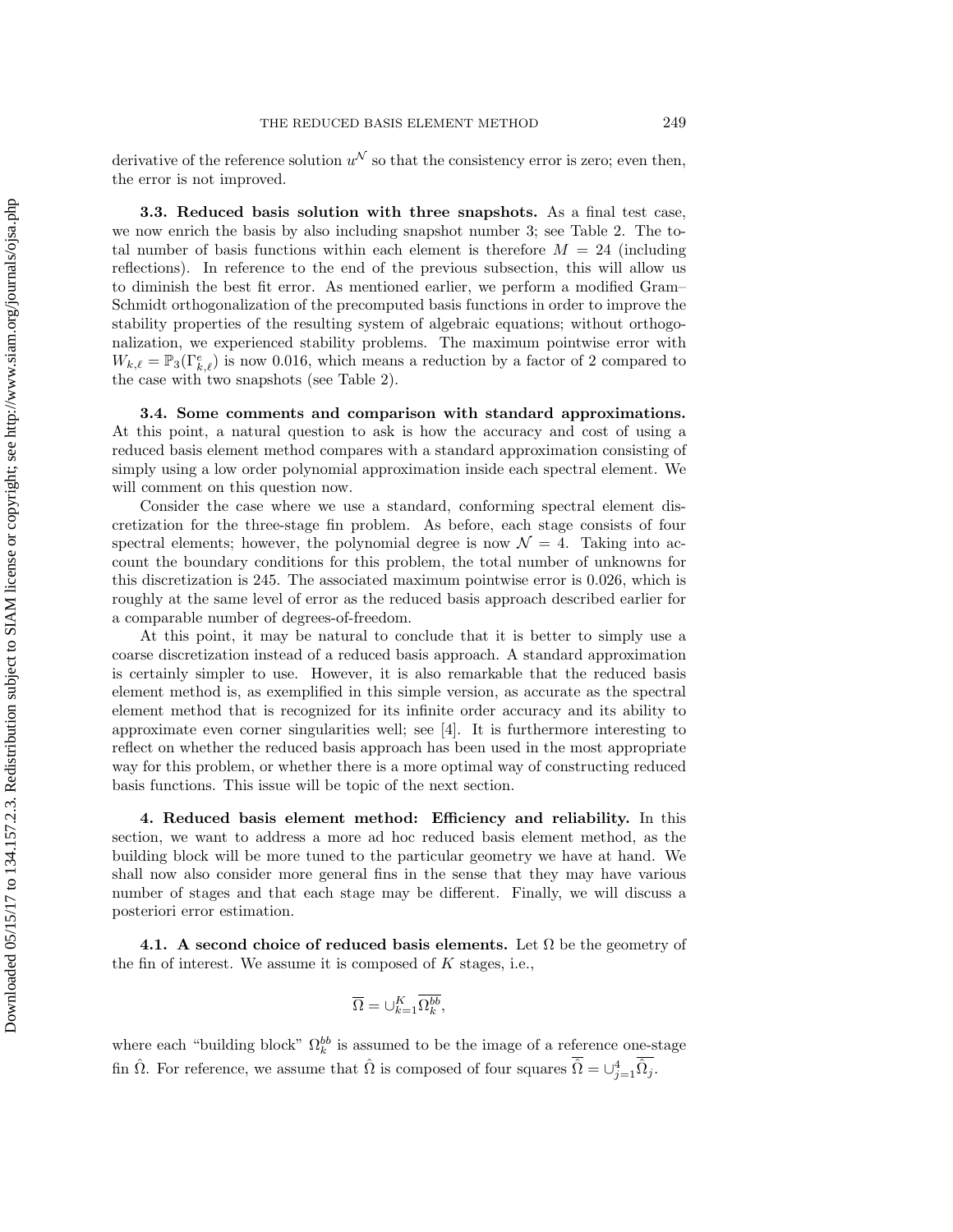The mapping  $\varphi_k$  between  $\hat{\Omega}$  and  $\Omega_k^{bb}$  will be assumed to be piecewise linear and continuous so that

$$
\Omega_k^{bb} = \varphi_k[\hat{\Omega}]
$$

and  $\varphi_{k|\hat{\Omega}_j}$  is affine. The problem we want to approximate reads as follows: Find  $u \in H^1(\Omega)$  such that

(4.1) 
$$
a(u, v) = f(v) \qquad \forall v \in H^{1}(\Omega),
$$

where, as in  $(2.4)$ ,

(4.2) 
$$
a(u, v) = \sum_{i=0}^{K} k_i \int_{\Omega_i^m} \nabla u \cdot \nabla v \ dA + \text{Bi} \int_{\partial \Omega \setminus \Gamma_{\text{root}}} u v \ dS,
$$

(4.3) 
$$
f(v) = \int_{\Gamma_{\text{root}}} q v \ dS.
$$

The reduced basis element method assumes that  $\hat{\Omega}$  is provided with basis functions  $\zeta_1, \zeta_2, \ldots, \zeta_M$  which are supposed to be linearly independent, and that are mapped over each  $\Omega_k^{bb}$  through  $\varphi_k$ . We thus introduce the space

(4.4) 
$$
Y_M^2 = \{ v_M \in L^2(\Omega) | \quad v_{M|\Omega_k} \circ \varphi_k \in \text{span}\{\hat{\zeta}_1, \hat{\zeta}_2, \dots, \hat{\zeta}_M\} \}.
$$

Note again that  $Y_M^2$  is not an acceptable discretization space for  $H^1(\Omega)$ . We now define  $X_M^2$  for this purpose by gluing the functions of  $Y_M^2$  across the interfaces  $\gamma_{k,\ell}^{bb}$ between two adjacent stages

(4.5) 
$$
\overline{\gamma}_{k,\ell}^{bb} = \overline{\Omega_k^{bb}} \cap \overline{\Omega_\ell^{bb}}.
$$

Again, we use Lagrange multipliers to match the functions across the interfaces between the stages:

(4.6) 
$$
X_M^2 = \left\{ v_M \in Y_M^2 \middle| \int_{\gamma_{k,\ell}^{bb}} (v_{M|\Omega_k} - v_{M|\Omega_\ell}) \psi \, ds = 0 \quad \forall \psi \in W_{k,\ell} \right\},
$$

where we here limit the choice of the Lagrange muliplier space to low order polynomials,

$$
W_{k,\ell} = \mathbb{P}_n(\gamma_{k,\ell}^{bb}).
$$

The discrete problem then reads: Find  $u_M^2$  in  $X_M^2$  such that

(4.7) 
$$
a^{\mathcal{N}}(u_M^2, v) = f^{\mathcal{N}}(v) \qquad \forall v \in X_M^2.
$$

**4.2. Numerical results.** This second way of generating the discrete spaces, deduced from a definition of more tuned reference shapes, has been tested on two different geometries. The first geometry is the three-stage fin used previously (see Figures 1–3); while the second one is the four-stage fin depicted in Figure 6. The differences between these two applications are first, the number of stages, and second, the fact that the geometries of the four stages are different together with the conductivities.<sup>1</sup>

<sup>1</sup>Of course, in the equation setting, that these two characteristics are linked as a change of variable allows us to describe a change of geometry as a change of parameter, but since  $\Omega_0^m$  is kept fixed, it is not exactly equivalent.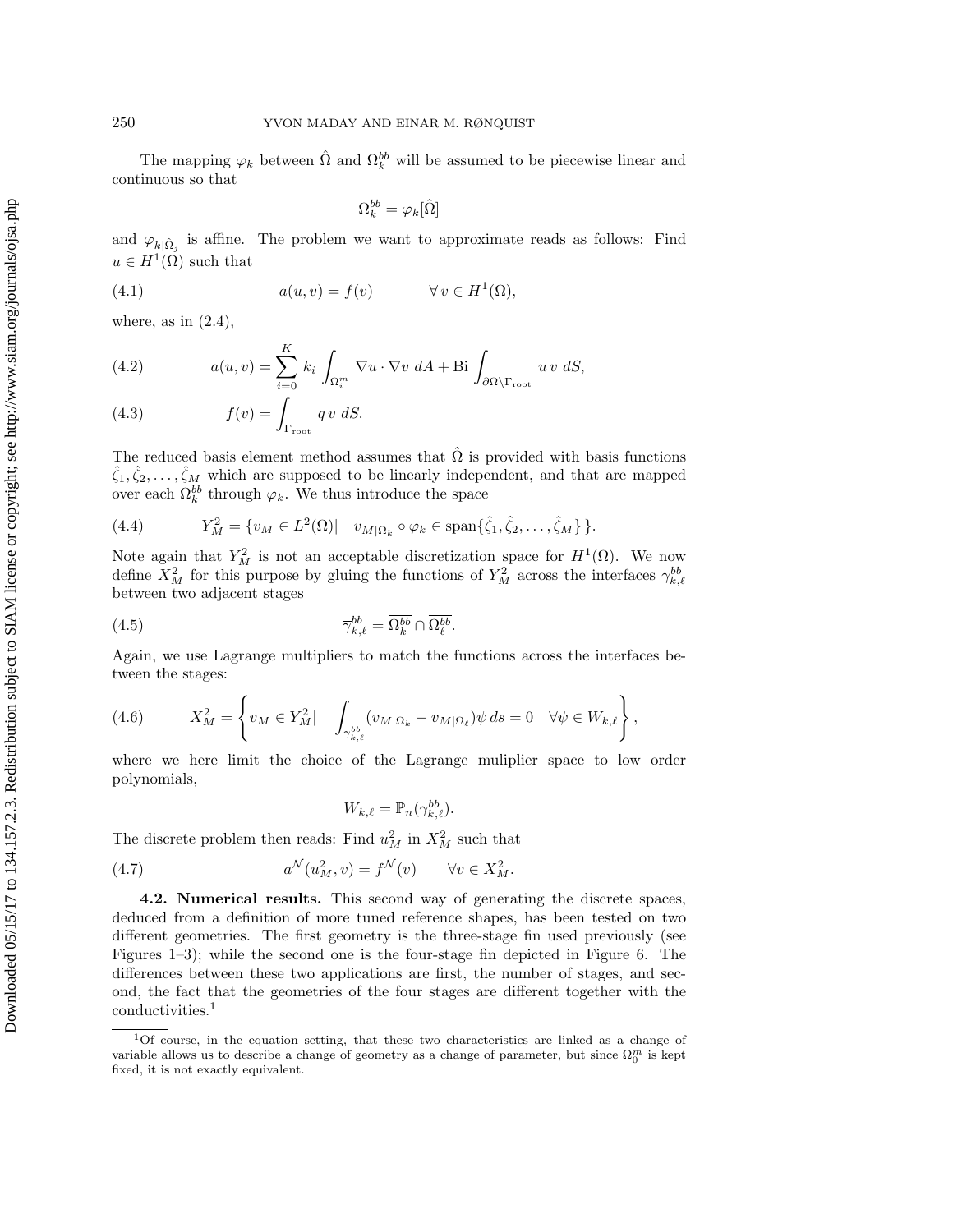

FIG. 6. Geometry and error contours for the four-stage fin in the case of using  $M = 16$  basis functions. Unlike the three-stage fin, each stage is different: The length and the thickness of the fins are different from stage to stage; the vertical distance between the various fins is here kept the same. Also, the center piece of the fin has a similar shape as the three-stage fin. The thermal conductivities for the subfins in the various stages are  $k_1 = 0.2$ ,  $k_2 = 0.4$ ,  $k_3 = 0.6$ , and  $k_4 = 0.8$ ; as before, the conductivity for the center piece is  $k_0 = 1$ . We use the same basis functions for the four-stage fin as we use for the three-stage fin. We recall that all of these basis functions are based on various snapshots of a two-stage fin where the two stages are identical in geometric shape but with different values for  $k_1$  and  $k_2$ .

| ١RΙ.<br>- |  |
|-----------|--|
|           |  |

|    | $K=3$ (three-stage fin) |        |        | $K=4$ (four-stage fin) |        |        |        |        |
|----|-------------------------|--------|--------|------------------------|--------|--------|--------|--------|
| М  | $n=1$                   | $n=2$  | $n=3$  | $n=4$                  | $n=1$  | $n=2$  | $n=3$  | $n=4$  |
| 6  | 0.0329                  | 0.0403 | 0.1370 | 0.1820                 | 0.0035 | 0.0783 | 0.5150 | 0.6320 |
| 8  | 0.0167                  | 0.0189 | 0.0189 | 0.0212                 | 0.0143 | 0.0149 | 0.0202 | 0.0350 |
| 10 | 0.0135                  | 0.0114 | 0.0111 | 0.0159                 | 0.0115 | 0.0128 | 0.0128 | 0.0232 |
| 12 | 0.0144                  | 0.0094 | 0.0095 | 0.0112                 | 0.0129 | 0.0094 | 0.0094 | 0.0115 |
| 14 | 0.0211                  | 0.0055 | 0.0073 | 0.0068                 | 0.0171 | 0.0078 | 0.0071 | 0.0079 |
| 16 | 0.0243                  | 0.0039 | 0.0042 | 0.0045                 | 0.0182 | 0.0034 | 0.0045 | 0.0052 |

We will now explain how the basis functions are determined. As before, we generate them on simple cases. We have here chosen to use a symmetric two-stage fin; the two stages are identical but with coefficients  $k_1 \neq k_2$ . The thickness of the fins may also vary. Each computed solution (i.e. each snapshot) is then split in two in order to define functions on the one-stage reference geometry. Each spectral evaluation thus gives rise to two basis functions; these do not need to be reflected since they are symmetric. As mentioned earlier, the matching between the stages is ensured through polynomial "gluing."

In Table 3, we present the errors between the "exact" solution  $u^{\mathcal{N}}$  and the reduced basis element solution  $u_M^2$  in the  $L^{\infty}$ -norm obtained for various values of K, M, and n. The three-stage fin is the same as before, while the four-stage fin used in these experiments is depicted in Figure 6.

Note the impressive reduction of the size of the resulting system. For the threestage fin, the same level of accuracy is obtained with method 2 with only eight or ten basis functions per stage, while method 1 requires  $4 \times 24$  basis functions (using all three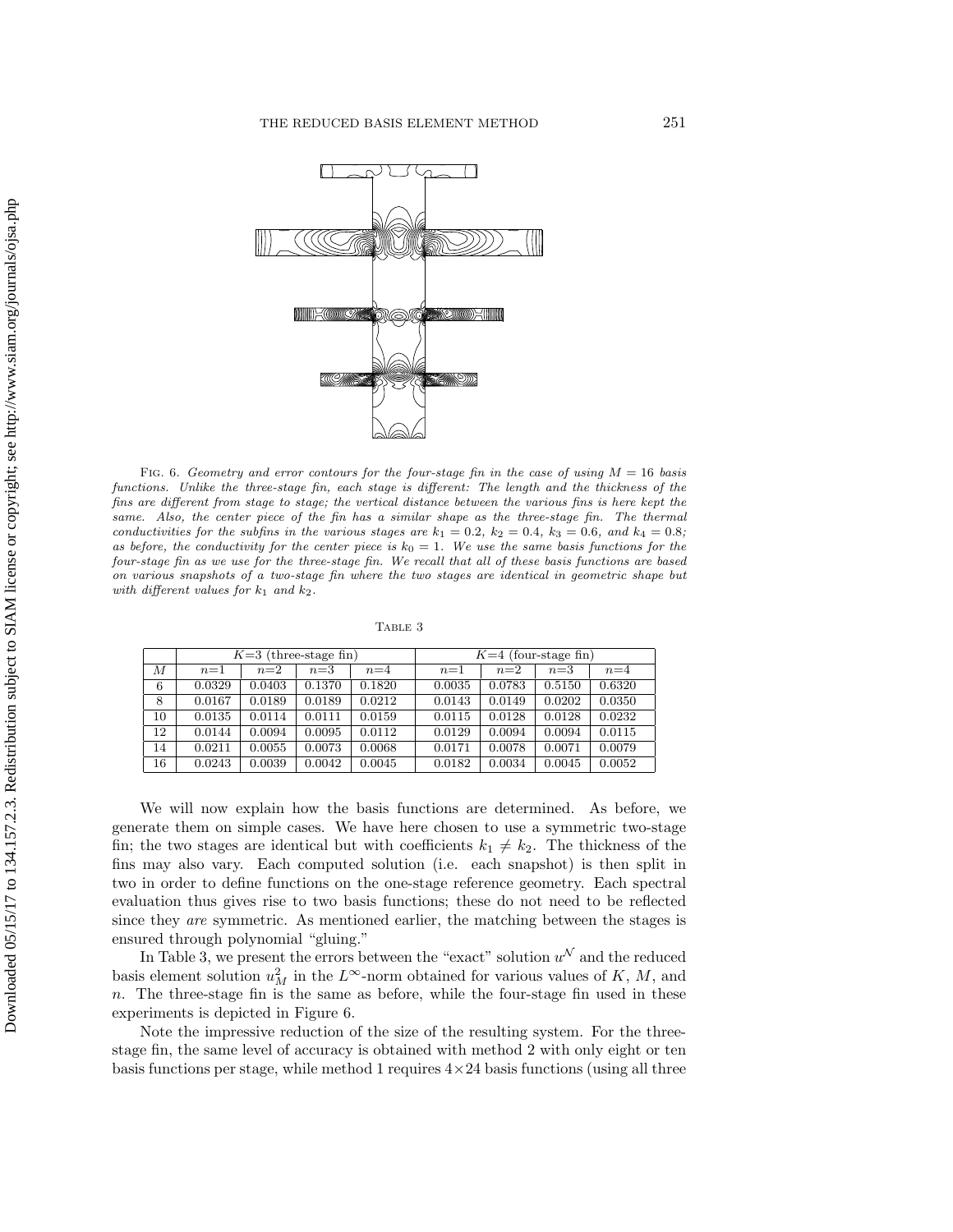snapshots). Compared to method 1, method 2 thus reduces the size of the algebraic system by a factor of 10. The additional work required to obtain this reduction is certainly worthwhile in applications where many evaluations have to be considered (e.g., in optimization processes or for time dependent problems). In addition, as will be seen in the next subsection, this strategy can be certified thanks to the a posteriori bounds.

**4.3. A posteriori bounds.** Assume that we are interested in the average temperature at the root of the fin:

$$
s = \int_{\Gamma_{\text{root}}} u(t) dt.
$$

The high accuracy provided by the solution  $u^{\mathcal{N}}$  allows us to consider

$$
s^{\mathcal{N}} = \int_{\Gamma_{\text{root}}} u^{\mathcal{N}}(t)dt = f^{\mathcal{N}}(u^{\mathcal{N}})
$$

to be sufficiently accurate for our needs. Of course, implicitly, this output  $s^{\mathcal{N}}$  is a function of the geometry of  $\Omega$ , and thus of K and  $\{\varphi_k\}_{k=1,\dots,K}$ , as well as of the physical properties of the material  $\{k_i\}_{i=0,\dots,K}$  and Bi; indeed,  $u^{\mathcal{N}}$  itself depends on these parameters. The point now is that we do not want to compute  $u^{\mathcal{N}}$ ; this may be the case if many geometries, with variable  $K$ , have to be considered.

The outcome of the reduced basis element method allows us instead to compute only  $u_M$  associated with a small number of basis elements M so that for each new geometry, the computation of  $u_M$  and thus of the corresponding output will be quite inexpensive. The main problem is now to be able to quantitatively certify the output. This is generally the aim of a posteriori error estimates, and in the frame of reduced basis functions, this has been developed in, e.g., [7, 9]. The main difference from the previous applications is in the fact that our approach is twice nonconforming—first, by the fact that the basis functions are stored on a geometry much simpler than the ones of interest (one stage versus many stages), and second, by the fact that the approximated solution is not globally in  $H<sup>1</sup>$ .

In what follows, we are going to extend the a posteriori bound for output strategy that has been developed in a different context in [7].

The evaluation of bounds will follow three steps.

First step. Correction of the continuity at the interfaces. Our current solution  $u_M$  $(= u_M^2)$  suffers from being discontinuous at the interfaces. In order to correct this, we can simply solve a (local) Laplace problem on each square above the nonconforming interfaces with Dirichlet boundary conditions equal to the jump at this interface and zero on the opposite edge of the square, while zero Neumann conditions are set on the two last edges. The sum of  $u_M$  and the  $K-1$  corresponding corrections will be denoted as  $\tilde{u}_M$ . It is an element of  $\mathcal{X}^{\mathcal{N}}$ , and it is easy to realize that the distance between  $u^{\mathcal{N}}$  and  $\tilde{u}_M$  can be bounded by a constant times the error between  $u^{\mathcal{N}}$  and  $u_M$ . This follows easily from the stability of the lifting and the fact that the jump in  $u_M$  is, in the  $H_{00}^{1/2}$ -seminorm smaller than two times the difference between  $u^N$ and  $u_M$ . Note that  $\tilde{u}_M$  is not the solution to some variational problem any more.

Second step. Derivation of a lower bound. We are going to compute, with a little extra work, a lower bound for  $s^{\mathcal{N}}$  (of course without computing  $u^{\mathcal{N}}$ !). This is done by setting

(4.8) 
$$
s_M^- = 2f^N(\tilde{u}_M) - a^N(\tilde{u}_M, \tilde{u}_M).
$$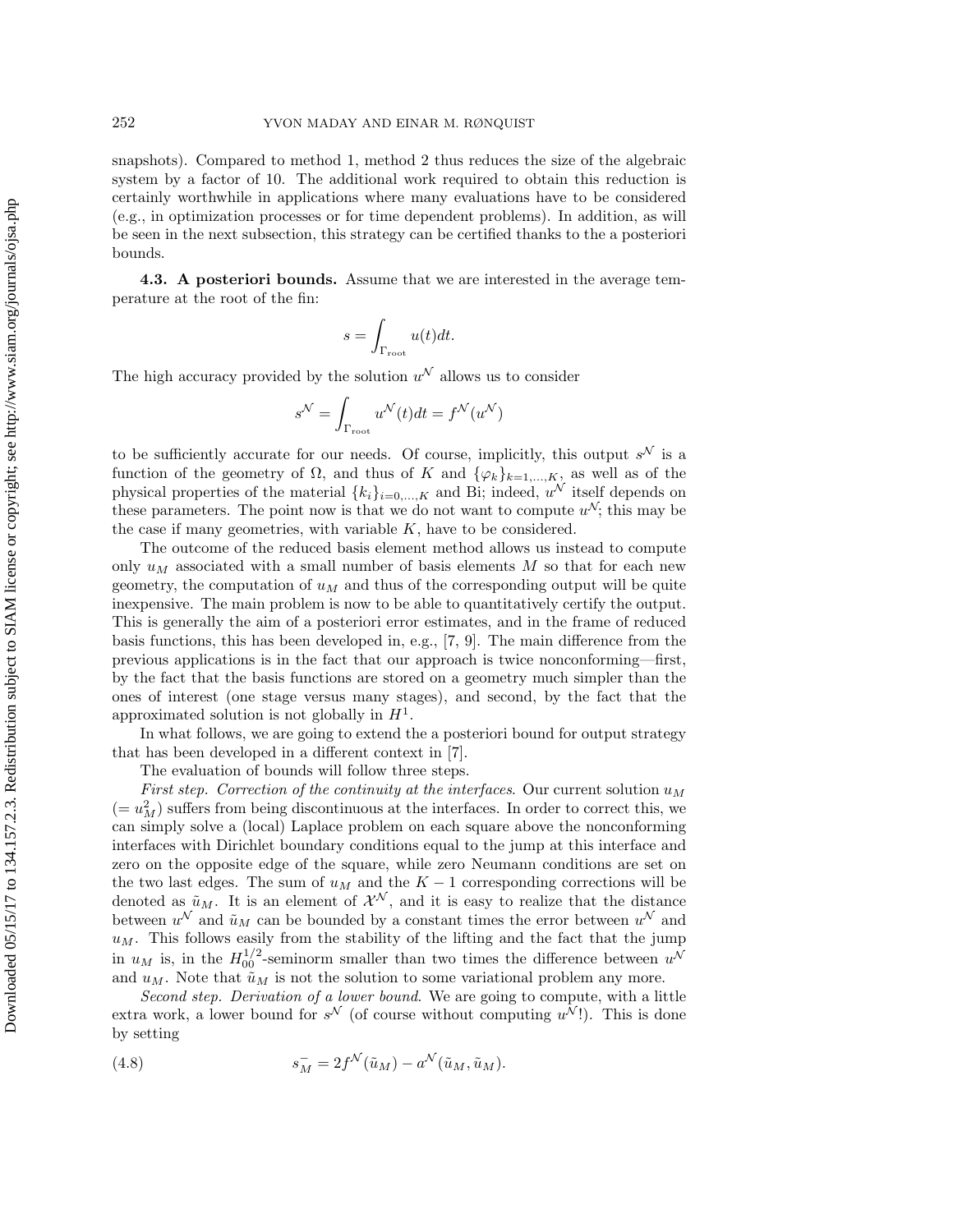The proof that this is a lower bound follows from the easy computation (recall that  $q = 1$ )

$$
s^{\mathcal{N}} - s_M^- = f^{\mathcal{N}}(u^{\mathcal{N}}) - 2f^{\mathcal{N}}(\tilde{u}_M) + a^{\mathcal{N}}(\tilde{u}_M, \tilde{u}_M)
$$
  
=  $a^{\mathcal{N}}(u^{\mathcal{N}}, u^{\mathcal{N}} - 2\tilde{u}_M) + a^{\mathcal{N}}(\tilde{u}_M, \tilde{u}_M)$   
=  $a^{\mathcal{N}}(u^{\mathcal{N}} - \tilde{u}_M, u^{\mathcal{N}} - \tilde{u}_M)$   
 $\geq 0.$ 

Note that this sequence of equalities also shows that the convergence of  $s_M^-$  toward s<sup>N</sup> is quadratic in  $||u^{\mathcal{N}} - \tilde{u}_M||_{H^1}$ :

(4.9) 
$$
|s^{\mathcal{N}} - s_M^-| \leq c \|u^{\mathcal{N}} - u_M\|_*^2.
$$

The previous derivation of a lower bound is quite simple and results from the fact that we are in the compliance case. For a general output, a dual problem needs to be introduced. However, the convergence rate and conclusion remain the same, but the derivation is more technical, though well known; see, e.g., [7, 9, 12, 13].

Last step. Derivation of an upper bound. There is here—as in other contexts—a little more work than for the previous step. The construction of the upper bound involves two ingredients. First, we design a partition of unity on  $\Omega$ ,

$$
1 = \sum_{p=1}^{P} \chi_p, \quad \chi_p \ge 0,
$$

of  $\mathcal{C}^0(\Omega)$  functions so that the support of  $\chi_p$  is composed typically of two, three, or four (spectral) elements. We can choose  $\chi_p$  as being piecewise biaffine (i.e., elements of  $\mathbb{P}_1$ ). Let  $\omega_p$  stand for the support of  $\chi_p$  that we assume to be comprised of three spectral elements. Let  $\hat{\omega}$  be an L-shaped domain, the union of three squares  $\hat{\omega}_i$ ,  $i = 1, \ldots, 3$ , with edge length equal to 2. By using the mapping  $\varphi_k$  it is an easy matter to define mappings denoted as  $\psi_p$  from  $\hat{\omega}$  over  $\omega_p$ ,  $p = 1, \ldots, P$ . We consider now the bilinear form  $\hat{a}$  defined as

$$
\hat{a}(u,v) = \int_{\hat{\omega}} \nabla u \nabla v + \int_{\hat{\omega}} uv.
$$

It is easy to check that there exist constants  $\sigma_p$ ,  $p = 1, \ldots, P$ , such that

(4.10) 
$$
a^{\mathcal{N}}(v,v) \geq \sum_{p=1}^{P} \sigma_p \hat{a}^{\mathcal{N}}(v \circ \psi_p, v \circ \psi_p) \quad \forall v \in \mathcal{X}^{\mathcal{N}}.
$$

Here,  $\hat{a}^{\mathcal{N}}(\cdot,\cdot)$  refers to evaluating  $\hat{a}(\cdot,\cdot)$  using Gauss-Lobatto-Legendre (GLL) quadrature. We refer to [9] and to the next subsection for a methodology for estimating the constants  $\sigma_p$ .

We are now in a position to define the local reconstructed errors; these will be piecewise polynomials defined over  $\mathcal{X}^{\mathcal{N}}(\hat{\omega})$ ,

$$
\mathcal{X}^{\mathcal{N}}(\hat{\omega}) = \{ v \in H^{1}(\hat{\omega}), v_{|\hat{\omega}_i} \in \mathbb{P}_{\mathcal{N}}(\hat{\omega}_i), i = 1, \ldots, 3 \},\
$$

and defined by the following: Find  $\hat{e}_p \in \mathcal{X}^{\mathcal{N}}(\hat{\omega})$  such that

$$
(4.11) \quad \sigma_p \hat{a}(\hat{e}_p, v) = f^{\mathcal{N}}(\chi_p(v \circ (\psi_p)^{-1})) - a^{\mathcal{N}}(\tilde{u}_M, \chi_p(v \circ (\psi_p)^{-1})) \quad \forall v \in \mathcal{X}^{\mathcal{N}}(\hat{\omega}),
$$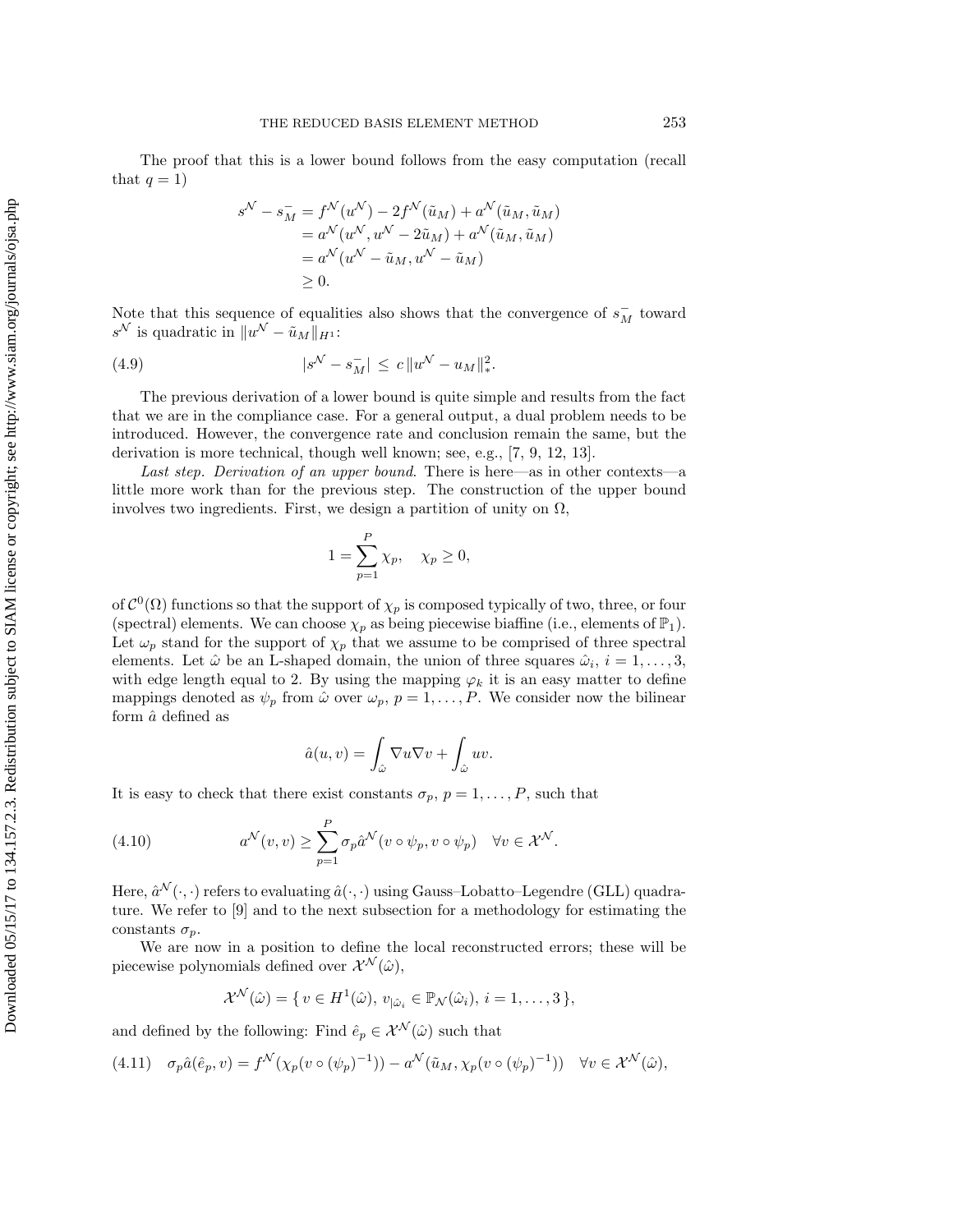where we denote by the same function  $v \circ (\psi_p)^{-1}$  the extension of  $v \circ (\psi_p)^{-1}$  by zero in  $\Omega \setminus \omega_p$ .

Remark 1. In (4.11), the real problem should be

$$
\sigma_p \hat{a}(\hat{e}_p, v) = f^{\mathcal{N}}(\mathcal{I}_N[\chi_p(v \circ (\psi_p)^{-1})]) - a^{\mathcal{N}}(\tilde{u}_M, \mathcal{I}_N[\chi_p(v \circ (\psi_p)^{-1})]) \quad \forall v \in \mathcal{X}^{\mathcal{N}}(\hat{\omega}),
$$

where  $\mathcal{I}_{\mathcal{N}}$  denotes the interpolation operator at the Gauss–Lobatto nodes inside each element  $\Omega_k^e$ . However, we stick to (4.11) for the sake of simplicity, since the conclusion still holds.

*Remark* 2. There are  $P$  such spectral element problems to be solved. It has to be noticed first that these are independent and much smaller than the ones encountered for the solution of the global problem on the K-stage fin. Second, following the presentation of [7, 12], these problems can be solved efficiently and rapidly through a black box approach.

We now set

(4.12) 
$$
s_M^+ = 2f^{\mathcal{N}}(\tilde{u}_M) - a^{\mathcal{N}}(\tilde{u}_M, \tilde{u}_M) + \sum_{p=1}^P \sigma_p \hat{a}(\hat{e}_p, \hat{e}_p)
$$

and prove that this is an upper bound to  $s^{\mathcal{N}}$ . Indeed, let us denote by  $e$  the true error  $e = u^{\mathcal{N}} - \tilde{u}_M$ . We then have

$$
\sigma_p \hat{a}(\hat{e}_p, e \circ \psi_p) = f^{\mathcal{N}}(\chi_p e) - a^{\mathcal{N}}(\tilde{u}_M, \chi_p e)
$$
  
=  $a^{\mathcal{N}}(u^{\mathcal{N}}, \chi_p e) - a^{\mathcal{N}}(\tilde{u}_M, \chi_p e)$   
=  $a^{\mathcal{N}}(e, \chi_p e),$ 

which yields first

$$
\sum_{p=1}^{P} \sigma_p \hat{a}(\hat{e}_p, e \circ \psi_p) = \sum_{p=1}^{P} f^{\mathcal{N}}(\chi_p e) - \sum_{p=1}^{P} a^{\mathcal{N}}(\tilde{u}_M, \chi_p e)
$$

$$
= f^{\mathcal{N}}(e) - a^{\mathcal{N}}(\tilde{u}_M, e)
$$

and second

$$
\sigma_p \hat{a}(\hat{e}_p - e \circ \psi_p, \hat{e}_p - e \circ \psi_p) = \sigma_p [\hat{a}(\hat{e}_p, \hat{e}_p) - 2\hat{a}(\hat{e}_p, e \circ \psi_p) + \hat{a}(e \circ \psi_p, e \circ \psi_p)]
$$
  
= 
$$
\sigma_p \hat{a}(\hat{e}_p, \hat{e}_p) - a^{\mathcal{N}}(e, \chi_p e) - \sigma_p \hat{a}(\hat{e}_p, e \circ \psi_p)
$$
  
+ 
$$
\sigma_p \hat{a}(e \circ \psi_p, e \circ \psi_p),
$$

which finally yields

$$
\sum_{p=1}^{P} \sigma_p \hat{a}(\hat{e}_p, \hat{e}_p) = \sum_{p=1}^{P} \sigma_p \hat{a}(\hat{e}_p - e \circ \psi_p, \hat{e}_p - e \circ \psi_p) + a^{\mathcal{N}}(e, e) + f^{\mathcal{N}}(e)
$$

$$
- a^{\mathcal{N}}(\tilde{u}_M, e) - \sum_{p=1}^{P} \sigma_p \hat{a}(e \circ \psi_p, e \circ \psi_p)
$$

$$
\geq \sum_{p=1}^{P} \sigma_p \hat{a}(\hat{e}_p - e \circ \psi_p, \hat{e}_p - e \circ \psi_p) + f^{\mathcal{N}}(e) - a^{\mathcal{N}}(\tilde{u}_M, e)
$$

$$
= \sum_{p=1}^{P} \sigma_p \hat{a}(\hat{e}_p - e \circ \psi_p, \hat{e}_p - e \circ \psi_p) + f^{\mathcal{N}}(u^{\mathcal{N}}) - 2f^{\mathcal{N}}(\tilde{u}_M)
$$

$$
+ a^{\mathcal{N}}(\tilde{u}_M, \tilde{u}_M),
$$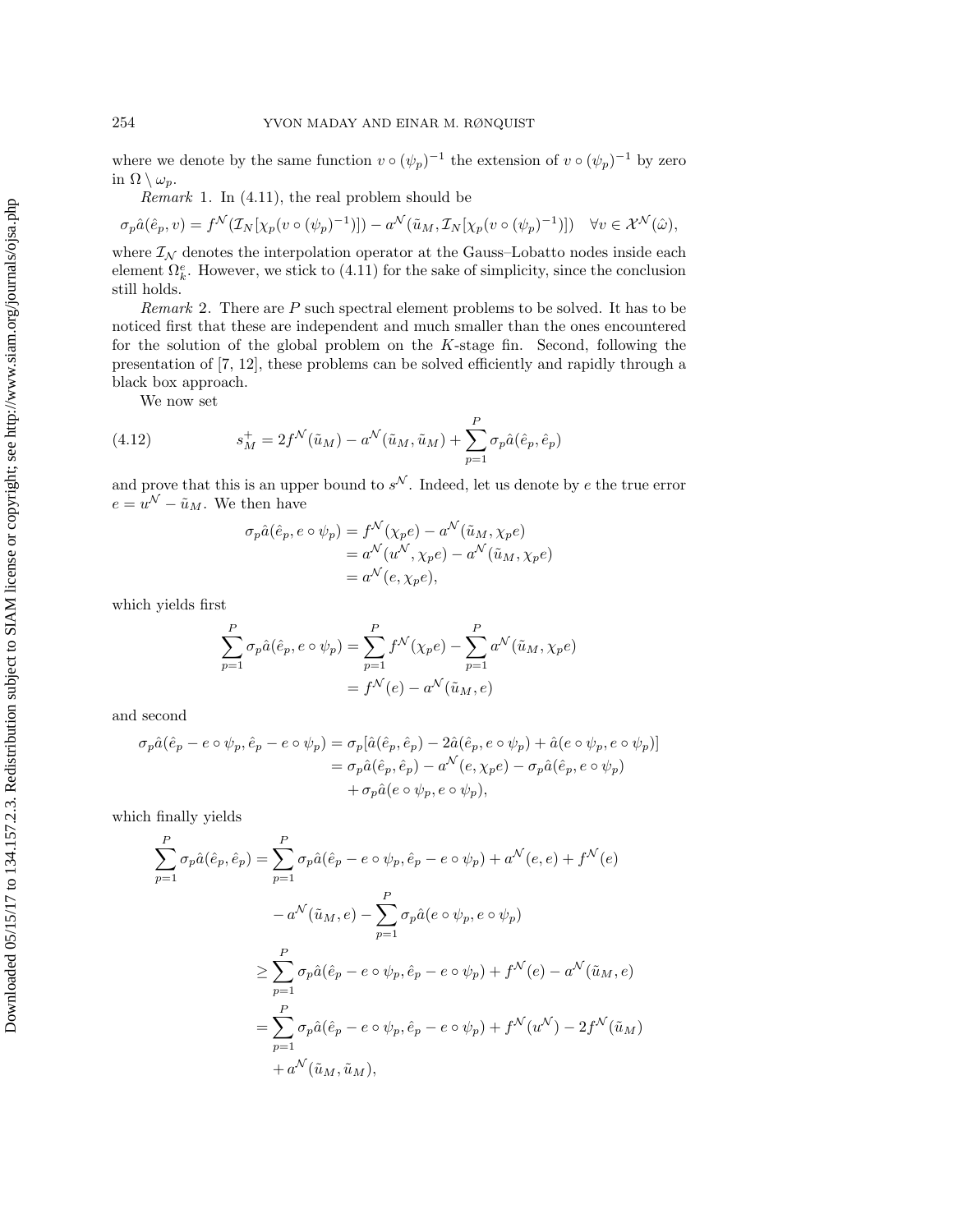where the inequality follows from  $(4.10)$ . Inserting this inequality into the definition of  $s_N^+$  yields

(4.13) 
$$
s_M^+ \ge f^{\mathcal{N}}(u^{\mathcal{N}}) + \sum_{p=1}^P \sigma_p \hat{a} (\hat{e}_p - e \circ \psi_p, \hat{e}_p - e \circ \psi_p) \ge s^{\mathcal{N}}.
$$

Similar to previous (conforming) a posteriori analysis for reduced basis methods, it can also be proven that

(4.14) 
$$
|s^{\mathcal{N}} - s_M^+| \leq c \|u^{\mathcal{N}} - u_M\|_*^2.
$$

We refer to a future reference for the actual proof of  $(4.14)$ . In what follows, we illustrate the effectivity of the lower and upper bounds.

**4.4. Numerical results.** W now provide numerical evidence to support the theoretical results discussed above. Specifically, we compute the lower bound gap  $\Delta_M^- = s^{\mathcal{N}} - s_M^-$  and the upper bound gap  $\Delta_M^+ = s_M^+ - s^{\mathcal{N}}$  for the four-stage fin depicted in Figure 6.

The first step is to construct the conforming approximation  $\tilde{u}_M$  from  $u_M$ . To this end, we extend the discontinuity at the interface between the various stages by solving the Laplace equation in the single spectral element right above each interface. The boundary conditions along the edges of this single element are as follows: on the lower edge, the discontinuity is imposed as nonhomogeneous Dirichlet boundary conditions; on the upper edge, homogeneous Dirichlet conditions are imposed. On the two vertical edges, we have tried two alternatives: (i) homogeneous Dirichlet boundary conditions, and (ii) homogeneous Neumann conditions (as suggested in the theoretical part).

Once the harmonic extensions of the discontinuities between the stages have been constructed, we can add these harmonic extensions to  $u_M$  in order to produce the conforming approximation  $\tilde{u}_M$ . Following (4.8) and (4.12), this approximation is then used to compute the lower and upper bounds.

The values for the constants  $\sigma_p$  needed in order to compute the upper bound in (4.12) are obtained in the following way. We first use the fact that the right-hand side of (4.10) can be bounded as

$$
\sum_{p=1}^{P} \sigma_p \hat{a}^{\mathcal{N}}(v \circ \psi_p, v \circ \psi_p) \geq \sigma_{\min} \sum_{p=1}^{P} \hat{a}^{\mathcal{N}}(v \circ \psi_p, v \circ \psi_p),
$$

where  $\sigma_{\min}$  is a constant (e.g., the minimum over all  $\sigma_p$ ). We then find  $\sigma_{\min}$  as

$$
\sigma_{\min} = \min_{v \in \mathcal{X}^{\mathcal{N}}} \frac{a^{\mathcal{N}}(v, v)}{\sum_{p=1}^{P} \hat{a}^{\mathcal{N}}(v \circ \psi_p, v \circ \psi_p)}
$$

by performing a simple inverse Rayleigh quotient iteration. Finally, we set  $\sigma_p = \sigma_{\min}$ ,  $p = 1, \ldots, P$ . Note that the above procedure is not optimal either from the computational point of view or from the choice  $\sigma_p = \sigma_{\min}$  and can be improved. More precisely, the evaluation of  $\sigma_{\min}$  can be done from precomputed local eigenfunctions (on a single stage) by using the modal synthesis approach; see [3]. The local eigenfunctions can further be rapidly computed from reduced basis eigenspaces as explained in [9].

In Table 4, we report the lower bound gap  $\Delta_{M,\epsilon}^- = s^{\mathcal{N}} - s_M^-$  and the upper bound gap  $\Delta_M^+ = s_M^+ - s^{\mathcal{N}},$  both divided by the output  $s^{\mathcal{N}} = 1.948655$ , as a function of the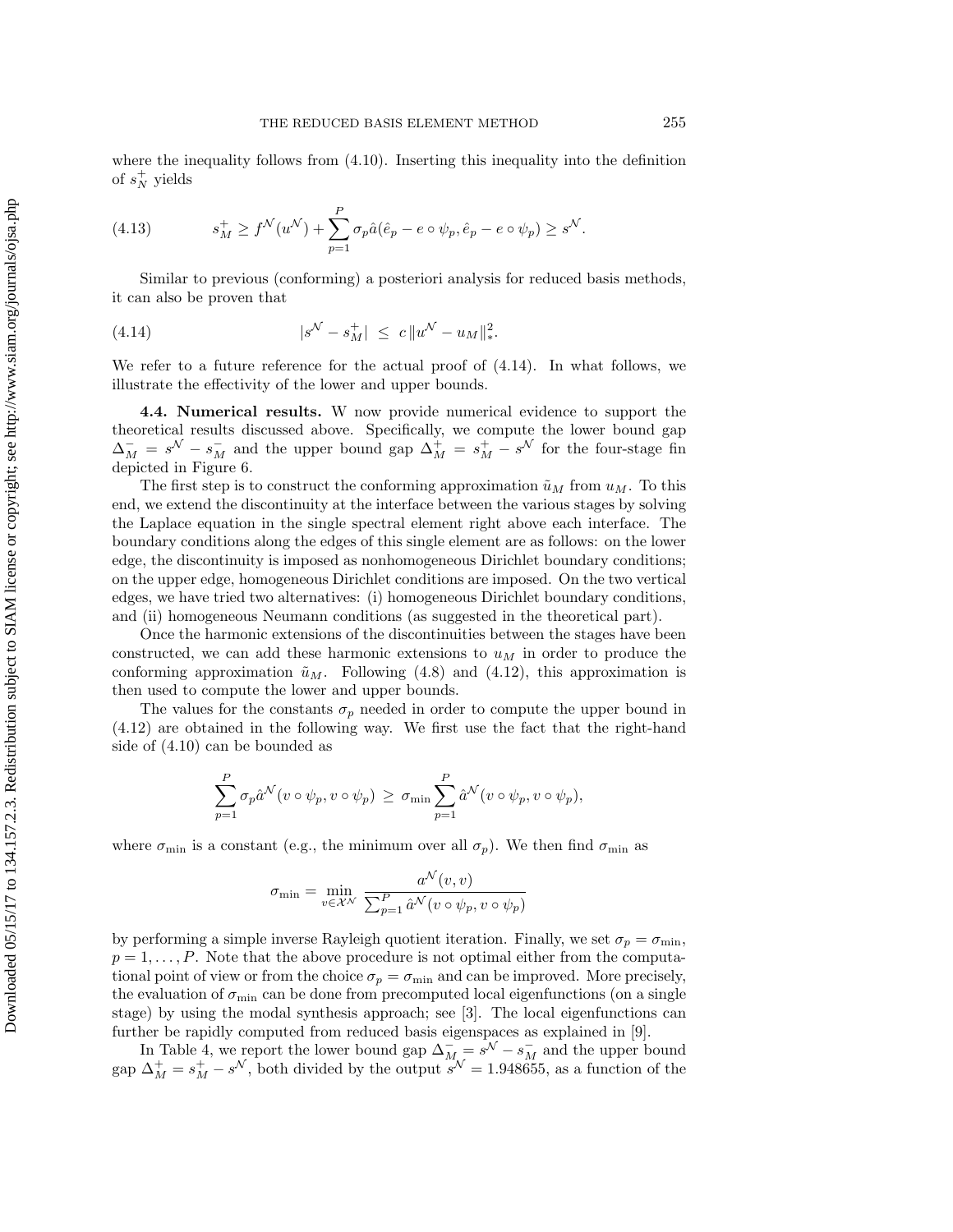TABLE 4 Lower and upper bound gaps.

| $\boldsymbol{M}$ | $\Delta_M^-$ / $s^{\mathcal{N}}$            | $\Delta_M^+$ / $s^{\mathcal{N}}$            |
|------------------|---------------------------------------------|---------------------------------------------|
| -6               | $1.41 \cdot 10^{-2} (1.41 \cdot 10^{-2})$   | $2.15 \cdot 10^{-1} (2.15 \cdot 10^{-1})$   |
| 8                | $1.81 \cdot 10^{-3} (1.82 \cdot 10^{-3})$   | $2.32 \cdot 10^{-2}$ $(2.34 \cdot 10^{-2})$ |
| 10               | $1.34 \cdot 10^{-3} (1.35 \cdot 10^{-3})$   | $1.62 \cdot 10^{-2}$ $(1.64 \cdot 10^{-2})$ |
| 12               | $7.95 \cdot 10^{-4} (8.06 \cdot 10^{-4})$   | $1.37 \cdot 10^{-2}$ $(1.39 \cdot 10^{-2})$ |
| 14               | $4.40 \cdot 10^{-4}$ $(4.44 \cdot 10^{-4})$ | $6.81 \cdot 10^{-3} (6.88 \cdot 10^{-3})$   |
| 16               | $2.14 \cdot 10^{-4} (2.14 \cdot 10^{-4})$   | $2.62 \cdot 10^{-3} (2.62 \cdot 10^{-3})$   |



FIG. 7. Convergence results for  $\Delta_M^-\$  (\*),  $\Delta_M^+$  (+), and  $||u^{\mathcal{N}} - u_M||_*^2$  ( $\circ$ ).

number of reduced basis functions  $M$ . First, we note that the sign of the bound gaps are correct, even for low values of  $M$ . Second, we report the bound gaps for the two different alternatives for boundary conditions when computing the harmonic extension. As expected, imposing homogeneous Neumann conditions along the vertical edges gives the lowest bound gaps for a fixed  $M$ . However, the difference between the two alternatives is very small, and the full Dirichlet case (the numerical results reported inside the parentheses) may be preferable due to a simpler implementation. We should remark that this conclusion is based only on this particular four-stage fin problem.

Next, we compare  $\Delta_M^-$  and  $\Delta_M^+$  with  $||u^{\mathcal{N}} - u_M||_*^2$ . From Figure 7, we see that both the lower and upper bound gaps converge at least as fast as the square of the reduced-basis error in the  $H^1$ -seminorm, computed here as the broken norm over all the stages in the fin. The results are in accordance with (4.9) and (4.14).

**5. Conclusions.** We have presented a reduced basis element solution as an alternative to a "standard" spectral element solution for a particular application, namely, the numerical solution of a thermal fin problem. The numerical results indicate that it is possible to obtain solutions which are quite accurate using significantly fewer degrees-of-freedom than a more conventional approach. It is important, and actually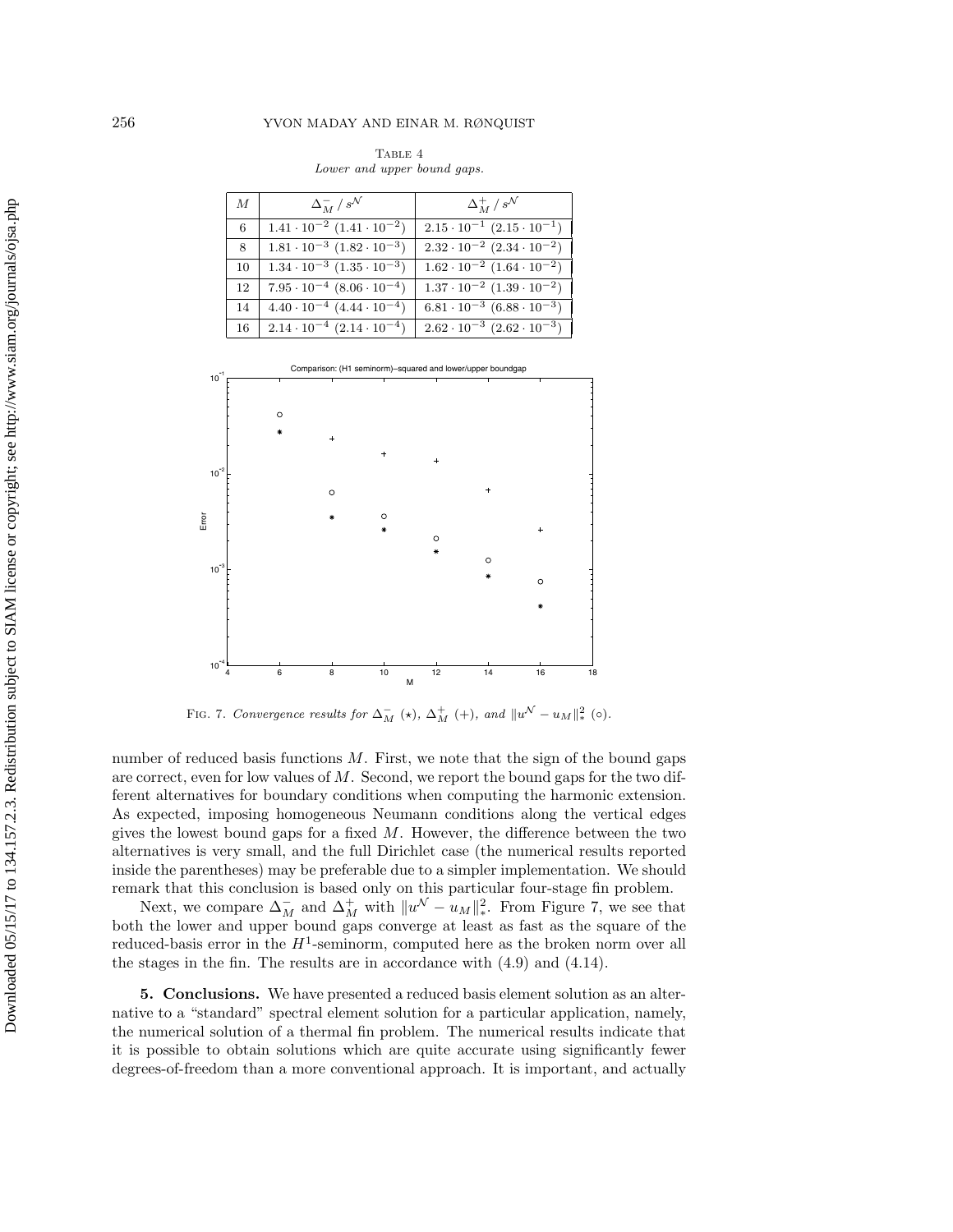doable, to use bricks that are nonstandard. This allows us to obtain a significant reduction in the size of the discrete problem.

A point that has not been addressed in this paper is the possibility of combining offline/online computations to get a speed up factor when the approximation is required. This black box methodology, already developed in [7, 12], will be used in further developments.

The reduced basis element method is interesting as a potential method to solve complex problems where the global nature of the solution can be broken down into many local solutions with some similarity. The issue of a posteriori error estimation has also been addressed in this paper but has to be pushed forward in order to increase the efficiency of the predictions (see [13]). Indeed, this a posteriori analysis is as important as the design of good reference solutions. In summary, the reduced basis element methods have terrific speed up possibilities, but they need to be ascertained. The a posteriori tool is exactly what is required to discriminate between good solutions and unresolved ones.

The reduced basis element method may also be an interesting method for obtaining real time solutions to processes described by a set of partial differential equations; the extension to the time dependent case will be reported elsewhere, as will the application to nonlinear problems.

## REFERENCES

- [1] F. BEN BELGACEM, The mortar finite element method with Lagrange multipliers, Numer. Math., 84 (1999), pp. 173–197.
- [2] A. BERGER, R. SCOTT, AND G. STRANG, Approximate boundary conditions in the finite element method, in Convegno di Analisi Numerica, INDAM, Rome, 1972, Sympos. Math. 10, Academic Press, London, 1972, pp. 295–313.
- [3] I. CHARPENTIER, F. DE VUYST, AND Y. MADAY, Méthode de synthèse modale avec une décomposition de domaine par recouvrement, C. R. Acad. Sci. Paris Sér. I Math., 322 (1996), pp. 881–888.
- [4] C. BERNARDI AND Y. MADAY, *Polynomial approximation of some singular functions*, Appl. Anal., 42 (1991), pp. 1–32.
- [5] C. Bernardi, Y. Maday, and A. T. Patera, A new nonconforming approach to domain decomposition: The mortar element method, in Nonlinear Partial Differential Equations and Their Applications, College de France Seminar Vol. II, Pitman Res. Notes Math. Ser. 299, H. Brezis and J. L. Lions, eds., Longman Harlow, UK, 1994, pp. 13–51.
- [6] J. P. FINK AND W. C. RHEINBOLDT, On the error behaviour of the reduced basis technique for nonlinear finite element approximations, ZAMM Z. Angew. Math. Mech., 63 (1983), pp. 21–28.
- [7] L. Machiels, Y. Maday, A. T. Patera, and D. V. Rovas, A blackbox reduced-basis output bound method for shape optimization, in Proceedings of the 12th International Conference on Domain Decompostion Methods, Chiba, Japan, 1999, T. Chan, T. Kako, H. Kawarada, and O. Pironneau, eds., DDM.org, 2001, pp. 429–436.
- [8] Y. MADAY AND A. T. PATERA, Spectral element methods for the Navier-Stokes equations, in State of the Art Surveys in Computational Mechanics, A. K. Noor, ed., ASME, New York, 1989, pp. 71–143.
- [9] Y. Maday, A. T. Patera, and D. V. Rovas, A blackbox reduced-basis output bound method for noncoercive linear problems, in Nonlinear Partial Differential Equations and Their Applications, Coll`ege de France Seminar, Vol. 14, Stud. Math. Appl. 31, North–Holland, Amsterdam, 2002, pp. 533–569.
- [10] Y. MADAY AND E. M. RØNQUIST, A reduced basis element method, J. Sci. Comput., 17 (2002), pp. 447–459.
- [11] A. K. NOOR AND J. M. PETERS, Reduced basis technique for nonlinear analysis of structures, AIAA J., 18 (1980), pp. 455–462.